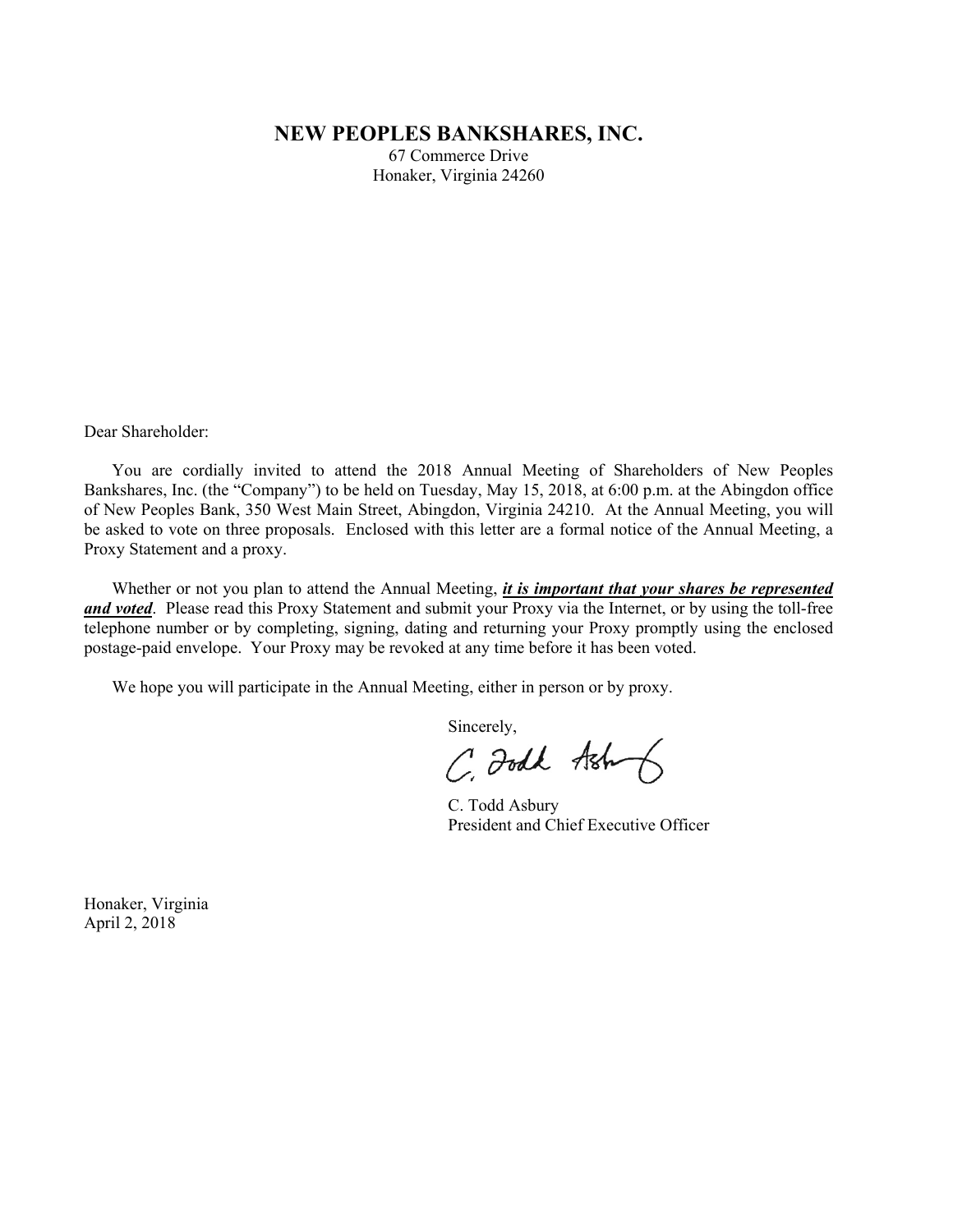# **NEW PEOPLES BANKSHARES, INC. 67 Commerce Drive Honaker, Virginia 24260**

# **NOTICE OF ANNUAL MEETING OF SHAREHOLDERS \_\_\_\_\_\_\_\_\_\_\_\_\_\_\_\_\_\_\_**

**\_\_\_\_\_\_\_\_\_\_\_\_\_\_\_\_\_\_\_** 

 The Annual Meeting of Shareholders (the "Annual Meeting") of New Peoples Bankshares, Inc. (the "Company") will be held on Tuesday, May 15, 2018 at 6:00 p.m. at the Abingdon office of New Peoples Bank, 350 West Main Street, Abingdon, Virginia 24210, for the following purposes:

- 1. To elect four directors to serve for terms of three years each expiring at the 2021 annual meeting of shareholders; and one director to serve a one year term expiring at the 2019 annual meeting of shareholders; and
- 2. To approve a non-binding resolution on the compensation of the named executive officers disclosed in this proxy statement.
- 3. To ratify the Audit Committee's appointment of Elliott Davis, LLC as the Company's independent registered public accounting firm for the year ending December 31, 2018.
- 4. Act upon such other matters as may properly come before the Annual Meeting.

 Only holders of shares of Common Stock of record at the close of business on March 21, 2018, the record date set by our Board of Directors, are entitled to notice of, and to vote at, the Annual Meeting.

It is important that as many shares as possible be represented at the Annual Meeting. Please read this Proxy Statement and submit your Proxy via the Internet, or by using the toll-free telephone number or by completing, signing, dating and returning your Proxy promptly using the enclosed postage-paid envelope. You may revoke your proxy at any time before it has been voted.

By Order of the Board of Directors

 John J. Boczar Secretary

April 2, 2018

### **IMPORTANT NOTICE REGARDING THE AVAILABILITY OF PROXY MATERIALS FOR THE SHAREHOLDER MEETING TO BE HELD ON MAY 15, 2018.**

The Proxy Statement, proxy card and the 2017 Annual Report to stockholders on Form 10-K are available at http://www.edocumentview.com/NWPP.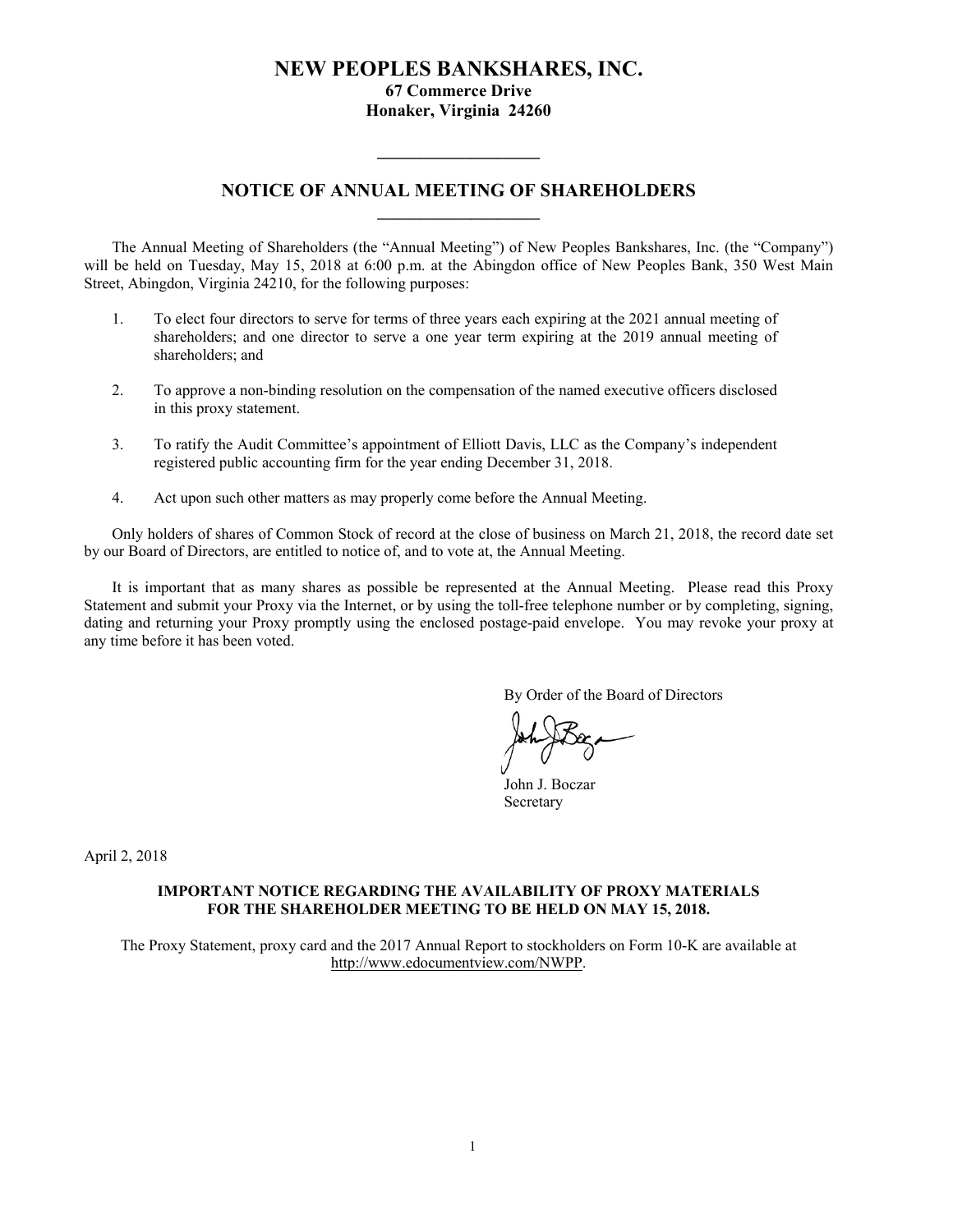# **NEW PEOPLES BANKSHARES, INC.**

**67 Commerce Drive Honaker, Virginia 24260 \_\_\_\_\_\_\_\_\_\_\_\_\_\_\_\_\_\_\_\_\_\_\_\_\_\_\_\_\_\_\_\_\_\_\_\_\_\_\_\_\_\_\_\_\_\_\_\_** 

# **PROXY STATEMENT 2018 ANNUAL MEETING OF SHAREHOLDERS \_\_\_\_\_\_\_\_\_\_\_\_\_\_\_\_\_\_\_\_\_\_\_\_\_\_\_\_\_\_\_\_\_\_\_\_\_\_\_\_\_\_\_\_\_\_\_\_**

This Proxy Statement is furnished to holders of the common stock, par value \$2.00 per share ("Common Stock"), of New Peoples Bankshares, Inc., in connection with the solicitation of proxies by our Board of Directors on behalf of the Company to be used at the 2018 Annual Meeting of Shareholders (the "Annual Meeting") to be held on Tuesday, May 15, 2018 at 6:00 p.m. at the Abingdon office of New Peoples Bank, 350 West Main Street, Abingdon, Virginia 24210, and any duly reconvened meeting after adjournment thereof.

Your vote is very important, regardless of the number of shares you own. You are urged to submit your vote as soon as possible. You will have the option to vote by telephone, via the Internet or by completing, dating and signing a proxy and returning it to the Company. Any shareholder who executes a proxy has the power to revoke it at any time by written notice to our Secretary, by executing a proxy dated as of a later date, or by voting in person at the Annual Meeting. It is expected that this Proxy Statement and the enclosed proxy card will be mailed on or about April 2, 2018 to all shareholders entitled to vote at the Annual Meeting.

 The cost of soliciting proxies for the Annual Meeting will be borne by us. We do not intend to solicit proxies other than by use of mail, however certain officers and our regular employees or our subsidiaries, without additional compensation, may use their personal efforts, by telephone or otherwise, to obtain proxies. We may also reimburse banks, brokerage firms and other custodians, nominees and fiduciaries for their reasonable out-of-pocket expenses in forwarding proxy materials to the beneficial owners of shares of Common Stock.

To reduce the expenses of delivering duplicate proxy materials to shareholders, we are relying upon SEC rules that permit us to deliver only one proxy statement and annual report to multiple shareholders who share an address unless we received contrary instructions from any shareholder at that address. All shareholders sharing an address will continue to receive separate proxy cards based on their registered ownership of Common Stock. Any shareholder sharing an address who does not receive an individual proxy statement and annual report may write or call Computershare Investor Services ("Computershare") as specified below and Computershare will promptly send the materials to the shareholder at no cost. For future meetings, a shareholder may request separate copies of our proxy statement and annual report, or request that we only send one set of these materials if the shareholder is receiving multiple copies, by contacting Computershare at Attn.: Shareholder Services, 211 Quality Circle, Suite 210, College Station, TX 77845 or by telephoning Computershare toll free at 1-800-368-5948.

 On March 21, 2018, the record date for determining those shareholders entitled to notice of and to vote at the Annual Meeting, there were 23,922,086 shares of Common Stock issued and outstanding. Each outstanding share of Common Stock is entitled to one vote on all matters to be acted upon at the Annual Meeting. A majority of the shares of Common Stock entitled to vote, represented in person or by proxy, constitutes a quorum for the transaction of business at the Annual Meeting.

 A shareholder may abstain or (only with respect to the election of directors) withhold his or her vote (collectively, "Abstentions") with respect to each item submitted for shareholder approval. Abstentions will be counted for purposes of determining the existence of a quorum. Abstentions will not be counted as voting in favor of the relevant item, and generally will have no effect on whether or not the item is approved.

 A broker who holds shares in "street name" is prohibited from voting on certain items when he or she has not received instructions on how to vote from the beneficial owner, but on other items the broker is entitled to vote without instructions from the beneficial owner. Brokers are not permitted to vote for the election of directors or on the advisory resolution on named executive compensation without specific instruction from the beneficial owner of the shares in street name. "Broker shares" for which at least one vote on a matter has been casted will be counted for purposes of determining the existence of a quorum for the transaction of business at the Annual Meeting. Where brokers do not have or do not exercise such discretion, the inability or failure to vote is referred to as a "broker non-vote." Broker non-votes will not be counted as voting in favor of any particular matter. "Broker shares" that are not voted on any matter at the Annual Meeting will not be counted for purposes of determining the existence of a quorum.

 The Board of Directors is not aware of any matters other than those described in this Proxy Statement that may be presented for action at the Annual Meeting. However, if other matters do properly come before the Annual Meeting, the persons named in the enclosed proxy possess discretionary authority to vote in accordance with their best judgment with respect to such other matters.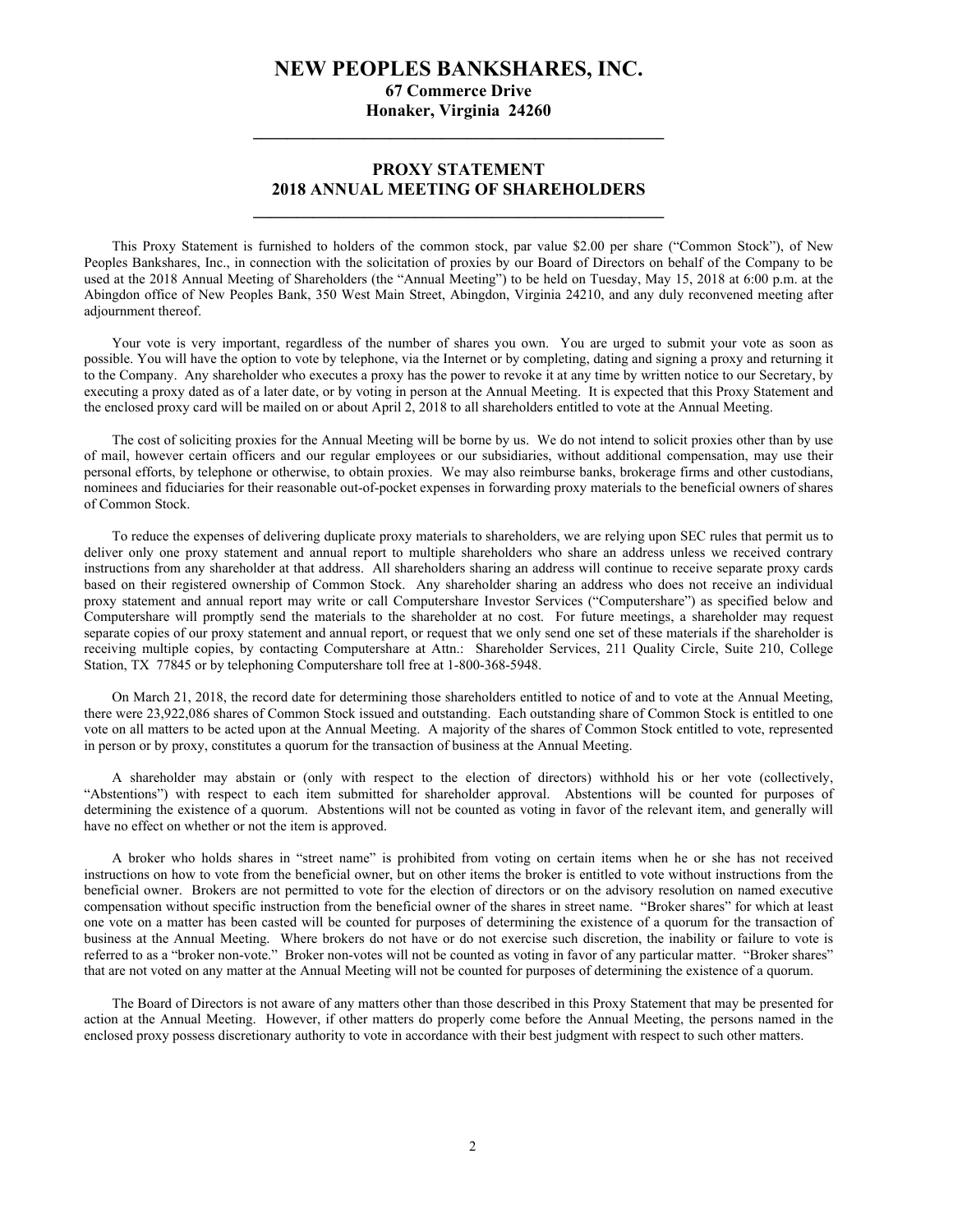### **PROPOSAL ONE: ELECTION OF DIRECTORS**

The Board of Directors consists of ten current members, four of whom are nominated for election as directors at the Annual Meeting to serve for terms of three years each expiring on the date of the annual meeting of shareholders in 2021. Additionally, the chief executive officer has been nominated for election to serve for a term of one year, expiring on the date of the annual meeting of shareholders in 2019. Six other directors are serving terms that end in either 2019 or 2020, as indicated below.

The election of each nominee for director requires the affirmative vote of the holders of a plurality of the shares of Common Stock cast in the election of directors. If the proxy is executed in such manner as not to withhold authority for the election of any or all of the nominees for directors, then the persons named in the proxy will vote the shares represented by the proxy for the election of the five nominees named below. If the proxy indicates that the shareholder wishes to withhold a vote from one or more nominees for director, such instructions will be followed by the persons named in the proxy.

Each nominee has consented to being named in this Proxy Statement and has agreed to serve if elected. The Board of Directors has no reason to believe that any of the nominees will be unable or unwilling to serve. If, at the time of the Annual Meeting, any nominee is unable or unwilling to serve as a director, votes will be cast, pursuant to the enclosed proxy, for such substitute nominee as may be nominated by the Board of Directors. There are no current arrangements between any nominee and any other person pursuant to which a nominee was selected. No family relationships exist among any of the directors or between any of the directors and executive officers of the Company.

The following biographical information discloses each nominee's age and business experience for the past five years, unless otherwise noted, and the year that each individual was first elected to our Board of Directors or earlier to the Board of Directors of New Peoples Bank, Inc. (the "Bank"), the predecessor to and now a wholly owned subsidiary of the Company.

### **Nominees for Election for Terms Expiring in 2021**

**Joe M. Carter**, 80, is a retired general manager of Daugherty Chevrolet in Gate City, Virginia, where he served 43 years in this role until 2008. He served as an advisory Board member of the former Peoples Bank, Inc. and its successors, Premier Bank – Central, N.A. and First Virginia Bank Southwest. Mr. Carter has served on the Scott County Economic Development Board of Directors from 1998 to 2000. He has been a director of the Company since 1998. Mr. Carter's experience in the automotive industry and consumer finance assists the Board of Directors in understanding these businesses which are important in the Company's markets.

**Harold Lynn Keene**, 63, has been President of Keene Carpet, Inc. since 1976 and was President of Harold Keene Coal Co., Inc. until its sale in January 2011. He served as a bank director for Peoples Bank, Inc. and its successor Premier Bank-Central, N.A. He also served as an advisory board member with First Virginia Bank Southwest. He has been a director of the Company since 1998. He has been the Chairman of the Board of Directors of the Company and the Bank since May 2014. Mr. Keene's experience in banking provides an important resource to the Board of Directors in dealing with bank and finance-related matters. His experience in the coal industry provides for a resource in the coal industry which is an important market for the Company.

**Fred W. Meade**, 84, is the retired President of Big M Stores, Inc., a retail department store and flooring business, which he owned from 1973 to 2017. He also has been involved in real estate development and rental properties since 1980. He served as a Board member of Southwest Bank of Virginia and as an advisory board member for the former Bank of Virginia and Signet Bank. Mr. Meade served as a member of the Russell County Economic Development board for the past twenty-five years. In addition, he has served as a member of the Board of Directors of the Russell County Chamber of Commerce. He has been a director of the Company since 1998. Mr. Meade's experience in the retail business, real estate, economic development, and bank board experience are very important to the Board of Directors.

**J. Robert Buchanan**, 66 is a retired veteran Virginia banker with more than 40 years of industry experience. He served most recently as President, Chief Executive Officer and Director of First Region Bancshares and First Sentinel Bank from 2008 through 2015. He also held positions as Chief Financial Officer with National Bankshares, Inc., National Bank of Blacksburg, and Premier Bankshares Corporation; as Controller and Internal Auditor with Dominion Bank of Middle Tennessee; and internal auditor with Virginia Polytechnic Institute. He began his career as an assistant bank examiner in the Fifth National Bank Region of the OCC. Based on his extensive banking background, Mr. Buchanan was appointed to boards of the Bank and the Company January 22, 2018. Based on his extensive banking experience, Mr. Buchanan is well qualified to serve as a director.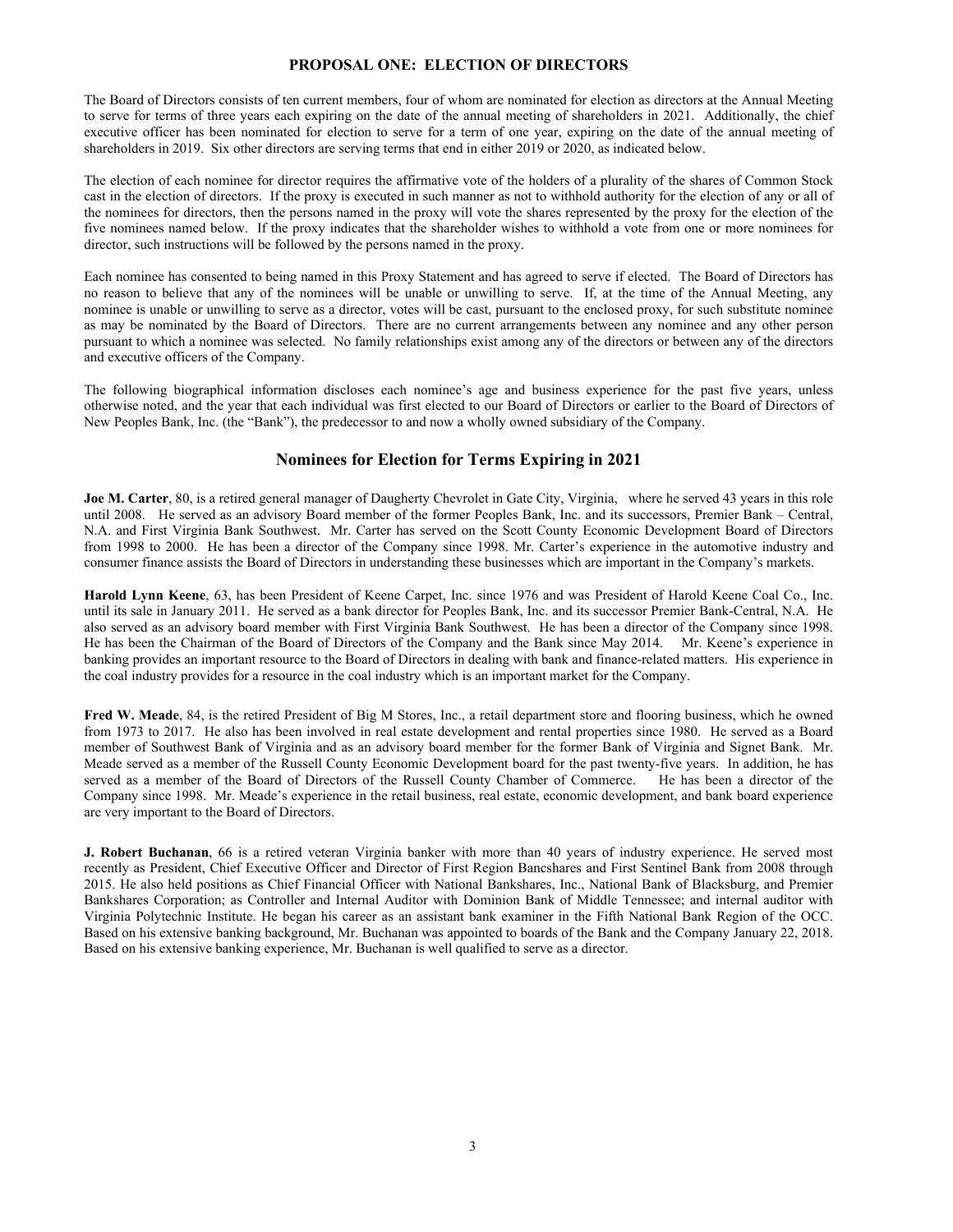### **Nominee for Election for Term Expiring in 2019**

**C. Todd Asbury**, age 47, has served as the Company and Bank's President and Chief Executive Officer since December 17, 2014. He previously served as Executive Vice President, Chief Financial Officer, and Treasurer of both the Company and the Bank from May 2009 to December 2014. Mr. Asbury served as Secretary of the Company and the Bank from May 2010 to December 2014. He served as Senior Vice President, Chief Financial Officer, and Treasurer of the Company and the Bank starting in December 2003. Prior to joining the company, he worked for several community financial institutions and in public accounting. He is a certified public accountant. Mr. Asbury serves as Vice Chairman of the Board of Trustees of Bluefield College, as a member of the Board of Trustees of the Virginia Bankers' Association School of Bank Management, and as a member of the Southwest Virginia Workforce Development Board of Directors. Based on his background and extensive understanding of the operations of the Company, Mr. Asbury is well qualified to serve as a director.

### **THE BOARD OF DIRECTORS RECOMMENDS THE SHAREHOLDERS VOTE "FOR" THE NOMINEES SET FORTH ABOVE.**

### **PROPOSAL TWO: ADVISORY VOTE ON THE APPROVAL OF COMPENSATION OF THE NAMED EXECUTIVE OFFICERS**

The Dodd-Frank Wall Street Reform and Consumer Protection Act of 2010 (the Dodd-Frank Act) enables our shareholders to approve, on an advisory or nonbinding basis, the compensation of the Company's named executive officers, as described in the disclosures and discussion regarding executive compensation in this proxy statement. Our performance-related compensation philosophy is the basis for all of our compensation decisions. Please refer to "Executive Compensation" for an overview of the compensation of the Company's named executive officers. At the 2011 Annual Meeting of Shareholders, the shareholders approved a proposal on how frequently to hold this advisory nonbinding vote on compensation for named executive officers, which was to hold such vote annually.

We are asking for stockholder approval of our named executive officers' compensation as described in this proxy. The vote is not intended to address any specific item of compensation, but rather the overall compensation of our named executive officers and the compensation policies and practices discussed in this proxy. Because the vote is advisory, it will not be binding on the Company or its Board of Directors. However, the Compensation Committee will take into account the outcome of the vote when considering future executive compensation arrangements. The compensation of our Chief Executive Officer, C. Todd Asbury, is included in the overall executive officer compensation which is the subject of this Proposal. Mr. Asbury attends the Board's Compensation Committee although he does not participate in any discussion or approval of his own compensation. A majority vote of the shares present in person or by proxy is required to approve this resolution.

### **THE BOARD OF DIRECTORS RECOMMENDS THE SHAREHOLDERS VOTE "FOR" APPROVAL OF THE COMPENSATION OF THE NAMED EXECUTIVE OFFICERS.**

### **PROPOSAL THREE: RATIFICATION OF APPOINTMENTOF INDEPENDENT AUDITORS**

For the year ending December 31, 2018, the Audit Committee of the Board of Directors has selected Elliott Davis, LLC, an independent registered public accounting firm, to perform the audit of the Company's financial statements.

The selection of Elliott Davis, LLC as the Company's independent auditors is not required to be submitted to a vote of the shareholders for ratification. The Company is doing so because it believes that it is a matter of good corporate practice. If the shareholders fail to vote on an advisory basis in favor of the selection of Elliott Davis, LLC, the Audit Committee will reconsider whether to retain Elliott Davis, LLC, and may retain that firm or another firm without re-submitting the matter to the shareholders. Even if the shareholders ratify the appointment, the Audit Committee may, in its discretion, direct the appointment of a different independent registered public accounting firm at any time during the year if it determines that a change would be in the Company's best interests. Approval of this Proposal requires the affirmative vote of a majority of the shares voted on the Proposal.

A representative of Elliott Davis, LLC is expected to be at the Annual Meeting of Shareholders. That representative will have the opportunity to make a statement at the meeting and will be available to respond to appropriate questions.

### **THE BOARD OF DIRECTORS RECOMMENDS THE SHAREHOLDERS VOTE "FOR" THE RATIFICATION OF THE APPOINTMENT OF ELLIOTT DAVIS, LLC AS THE INDEPENDENT REGISTERED PUBLIC ACCOUNTING FIRM FOR THE YEAR ENDING DECEMBER 31, 2018.**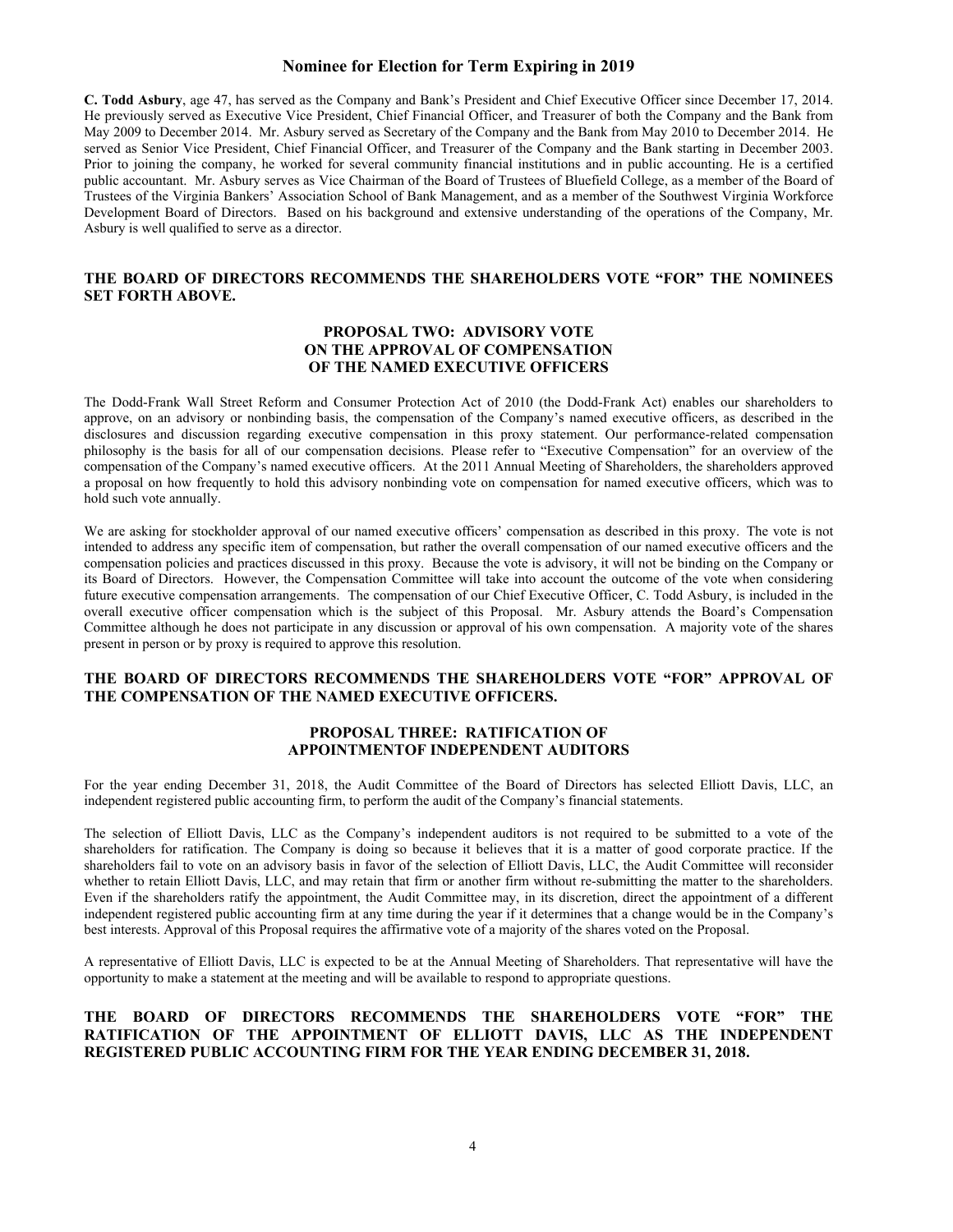#### **Incumbent Directors Whose Terms Expire in 2019**

**Tim W. Ball**, 58, has been President, Owner and Operator of Ball Coal Company and owner of Tim Ball Trucking Company since 1985, and President of Tim Ball Farming Corporation since 1987. He is active in various community services. He has been a director of the Company since 1999. Mr. Ball's experience in the coal industry and farming serve well for the Board of Directors because many of the Company's customers are involved in these lines of business.

**Michael G. McGlothlin**, 66, an attorney is President of the Appalachian College of Pharmacy (2005 to 2006 and 2008 to present). He also serves as President of Watkins Branch Development, LTD and The Inn on Garden Creek, LTD, as Secretary and Director of MGM Methane Corporation, as Trustee and Treasurer of the Appalachian School of Law, and as a Trustee and as Secretary of the McGlothlin Foundation. He has been the owner of Michael G. McGlothlin, Attorney-at-Law in Grundy, Virginia since 2002. He previously served as Commonwealth Attorney for Buchanan County, Virginia and as County Attorney for Buchanan County, Virginia. Mr. McGlothlin is past President of the Buchanan County Bar Association.

Mr. McGlothlin has been a Director of the Company and the Bank since 1998. Mr. McGlothlin's experience as an attorney, administrator, and organization and community leader provide the Board with a broad range of professional experience and his community involvement assists the Board in understanding the communities it serves and developing relationships within those communities.

**B. Scott White**, 72, is a retired cattle rancher in Castlewood, Virginia, as well as a private investor. He was the President and CEO of a multi-state rock quarry, White Stone Company and White's Pelletizing Company until the company was sold in 1997. Mr. White also previously served as General Manager of Sky Blue Tower Company, LLC, a cell phone tower rental company in southwest Virginia. Currently, he serves on the Board of Rockydale Quarries in Roanoke, Virginia. He has been a director since 1998. Mr. White's experience as a small business owner and rancher provides experience to the Board relevant to its small business and agricultural customer base.

#### **Incumbent Directors Whose Terms Expire in 2020**

**John D. Cox**, 61, is the owner of Cox Tractor Company, a farm equipment business that he has owned and operated since 1978 located in Kingsport, Tennessee. Mr. Cox is also a local farmer and entrepreneur. Mr. Cox has served as a director of the Company since 1998 and served as Chairman of the Board of Directors for the Company and the Bank for two years 2012 through 2014. Mr. Cox's experience in agriculture and agriculturally-related small businesses support the Company's significant customer base in these markets.

**Charles H. Gent, Jr.**, 58, is self-employed in the logging and farming industries in Honaker, Virginia and has served as Vice Chairman of the Board of Directors of the Company and the Bank since December 2012. He is President of C & R Gent Logging. Mr. Gent is also involved in farming and various real estate ventures with his family. Previously, he was vice president and owner of Genwal Coal Company in Utah.. He is actively involved in several community activities. He has been a director since 1998. Mr. Gent's experience in logging and mining, as well as real estate and farming, provides experience to the Board relevant to understanding these businesses in the Company's rural markets.

**Eugene S. Hearl,** 86, is a retired banker that has over 44 years of banking experience serving in capacities as President and CEO for two community banks, TruPoint Bank and the former Cumberland Bank, and as the Regional President for the former Dominion Bank in the Southwest Virginia market. Mr. Hearl was appointed as a director of the Company on November 29, 2010. Mr. Hearl's vast wealth of knowledge in community banking and the various industries in our local markets provide additional financial institution management skills and perspective to the Board.

### **Executive Officers Who Are Not Directors**

The following biographical information discloses the age and business experience in the past five years for each of our executive officers who are not directors.

**C. Todd Asbury**, age 47, has served as the Company and Bank's President and Chief Executive Officer since December 17, 2014. He had previously served as Executive Vice President, Chief Financial Officer, and Treasurer of both the Company and the Bank from May 2009 to December 2014. Mr. Asbury had served as Secretary of the Company and the Bank from May 2010 to December 2014. He served as Senior Vice President, Chief Financial Officer, and Treasurer of the Company and the Bank starting in December 2003.

**John W. Beard, Jr.**, age 65, has served as Executive Vice President and Chief Credit Officer of the Bank since January 25, 2016. He had served as Senior Vice President and Senior Credit Officer of Hometrust Bank, from June 2014 to January 2016. Prior to that, he served as the Chief Credit Officer and Executive Vice President of Jefferson Federal Bank from March 2012 to May 2014. Prior to that, he served as the President and CEO of Citizens Bank; and Senior Credit Officer for Northeast Tennessee for First Tennessee Bank.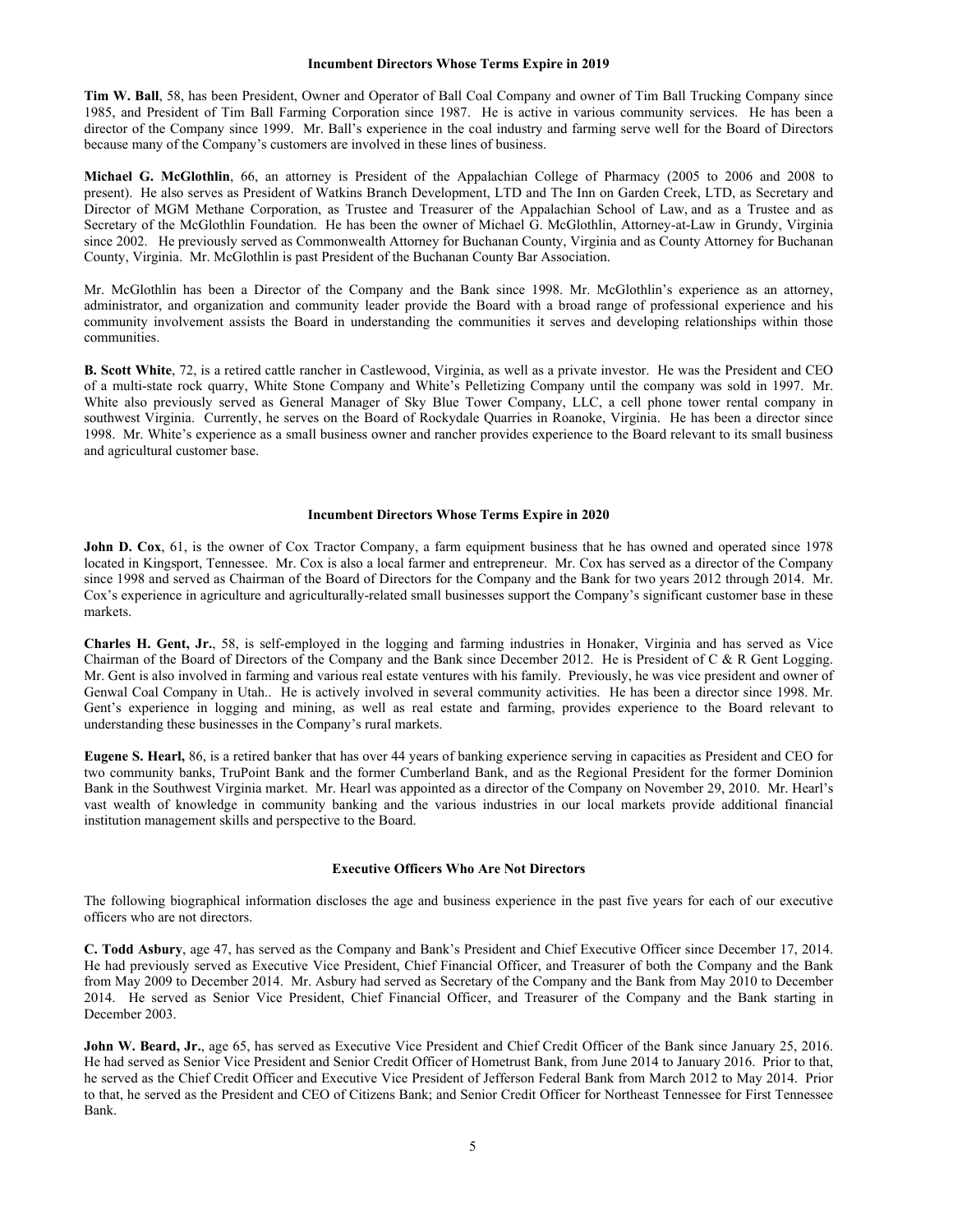**John J. Boczar**, age 59, has served as Executive Vice President and Chief Financial Officer of both the Company and the Bank and Secretary and Treasurer the Company since January 2, 2018. He brings more than 35 years of community banking experience to the Company. He joins the company from Bank of North Carolina, where he served in various positions from 2012 through 2017; most recently as Senior Vice President and Director of Tax Reporting and Compliance. Prior to this role, Mr. Boczar was the Vice President and Corporate Accountant. Previous roles include Executive Vice President and Chief Financial Officer of Carolina Federal Savings Bank from 2006 to 2012. He also held financial and executive positions with two Pennsylvania community banks, and an extensive background in public accounting.

**Frank Sexton, Jr.**, age 68, has served as Executive Vice President and Chief Operating Officer of both the Company and the Bank since December 2003. He had previously served as Interim Chief Financial Officer, Secretary, and Treasurer of the Company and Bank from December 17, 2014 to April 26, 2015, and again from June 30, 2017 to December 31, 2017. He had previously served as the Company's Executive Vice President, Chief Financial Officer and Secretary since 2001 and the Bank's Executive Vice President and Cashier since 1998.

#### **Security Ownership of Management**

The following table sets forth, as of March 21, 2018, certain information with respect to beneficial ownership of shares of Common Stock by each of the members of the Board of Directors, by each of the executive officers named in the "Summary Compensation Table" below and by all directors and executive officers as a group. Beneficial ownership includes shares, if any, held in the name of the individual's spouse, minor children or other relatives of the individual living in such person's home, as well as shares, if any, held in the name of another person under an arrangement whereby the director or executive officer can vest title in himself at once or at some future time.

| <b>Name of Beneficial Owner</b>  | <b>Common Stock</b><br><b>Beneficially Owned</b> (1) | Percent<br>of Class $(2)$ |  |
|----------------------------------|------------------------------------------------------|---------------------------|--|
|                                  |                                                      |                           |  |
| C. Todd Asbury                   | 3,700                                                | $\star$                   |  |
| Tim W. Ball                      | 3,432                                                | $\star$                   |  |
| John W. Beard, Jr.               | 3,000                                                | $\ast$                    |  |
| John J. Boczar                   | 5,000                                                | *                         |  |
| J. Robert Buchanan               | 2,600                                                | $\ast$                    |  |
| Joe M. Carter                    | $29,955^{(3)}$                                       | $\ast$                    |  |
| John D. Cox                      | 434,496 $(4)$                                        | 1.82%                     |  |
| Charles H. Gent, Jr.             | $31,970^{(5)}$                                       | *                         |  |
| Eugene Hearl                     | 3,297                                                | $\ast$                    |  |
| Harold Lynn Keene                | 4,391,116 $(6)$                                      | 18.36%                    |  |
| Michael G. McGlothlin            | 458,267                                              | 1.92%                     |  |
| Fred W. Meade                    | 44,609 $(7)$                                         | *                         |  |
| Frank Sexton, Jr.                | 54,035 (8)                                           | $\ast$                    |  |
| <b>B.</b> Scott White            | 4,942,209 $(9)$                                      | 20.66%                    |  |
| All Directors and Executive      |                                                      |                           |  |
| Officers as a Group (14 persons) | 10,407,686                                           | 43.51%                    |  |

Percentage of ownership is less than one percent of the outstanding shares of Common Stock.

(1) Except as otherwise indicated, each director, director nominee or executive officer has sole voting power and investment power with respect to the shares shown.

- (2) Based on 23,922,086 shares of Common Stock issued and outstanding on March 21, 2018.
- (3) Includes 8,201 shares held by Mr. Carter's wife.
- (4) Includes 58,914 shares held by Mr. Cox's wife.

֦

(5) Includes 2,860 shares held by Mr. Gent's wife, 2,860 shares Mr. Gent holds as custodian for his child, and 4,800 held jointly with his wife.

(6) Includes 975,000 shares held by H.L. Keene, L.L.C. in which Mr. Keene is the sole manager and 500 shares held by The Harold Lynn Keene Trust.

- (7) Includes 36,036 shares Mr. Meade holds jointly with his wife.
- (8) Includes 440 shares Mr. Sexton holds jointly with his child.
- (9) Includes 2,061,666 shares held by SBTB, L.P. in which Mr. White is a general partner, 874,842 shares held by Sky Investments, LLC in which Mr. White is the manager, 172,160 shares held by Mr. White's wife and 9,056 shares Mr. White holds as trustee.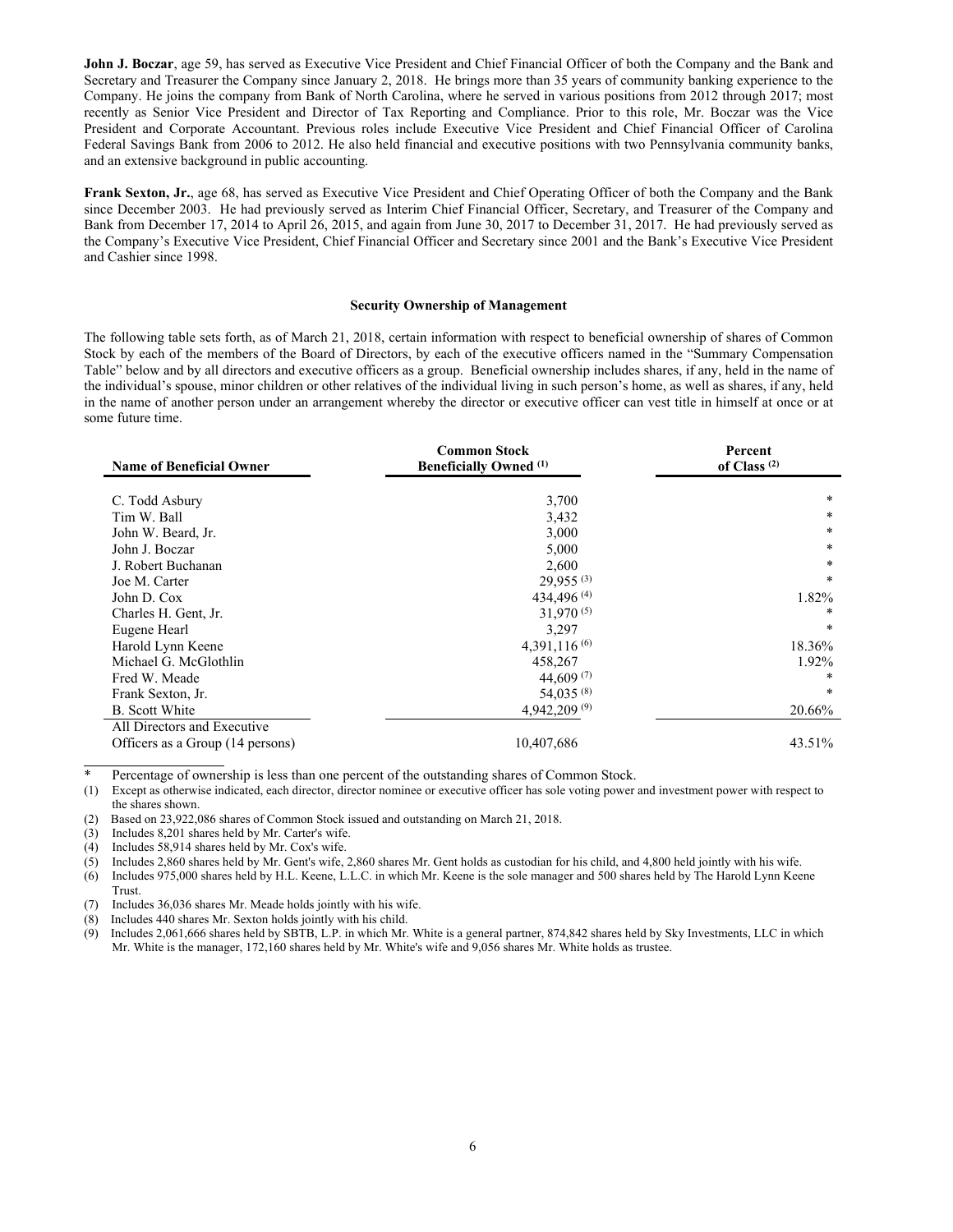#### **Security Ownership of Certain Beneficial Owners**

As of March 21, 2018, the following persons are known to us that beneficially own five percent or more of the Company's stock. Other than as disclosed below, the Company is not aware of any person or group, as those terms are defined in the Securities Exchange Act of 1934, who beneficially owned more than 5% of the outstanding Common Stock as of March 21, 2018.

|                                      | Amount and Nature of |                  |
|--------------------------------------|----------------------|------------------|
| Name and Address of Beneficial Owner | Beneficial Ownership | Percent of Class |
| Harold Lynn Keene                    | 4,391,116            | 18.36%           |
| Post Office Box 1320                 |                      |                  |
| Lebanon, Virginia 24260              |                      |                  |
| Richard G. Preservati, Sr.           | 3,039,999            | 12.71%           |
| Post Office Box 1003                 |                      |                  |
| Princeton, West Virginia 24740       |                      |                  |
| <b>Blaine Scott White</b>            | 4.942.209            | 20.66%           |
| Post Office Box 520                  |                      |                  |
| Castlewood, Virginia 24224           |                      |                  |

### **Section 16(a) Beneficial Ownership Reporting Compliance**

Section 16(a) of the Securities Exchange Act of 1934 requires our directors and certain officers to file reports with the Securities and Exchange Commission ("SEC") indicating their holdings of, or transactions in, our equity securities. Based on a review of these reports and written representations furnished to us, we believe that our directors and officers complied with all Section 16(a) filing requirements with respect to 2017.

#### **Director Compensation**

The following table sets forth, as of December 31, 2017, certain information with respect to director compensation for each of the members of the Board of Directors. The directors did not receive any other compensation during 2017 for their services as directors on the Board.

| <b>Director Compensation for 2017</b> |                   |            |  |  |  |  |
|---------------------------------------|-------------------|------------|--|--|--|--|
| <b>Fees Earned or</b>                 |                   |            |  |  |  |  |
| <b>Name</b>                           | Paid in Cash (\$) | Total (\$) |  |  |  |  |
| Tim W. Ball                           | 9,200             | 9,200      |  |  |  |  |
| Joe M. Carter                         | 15,000            | 15,000     |  |  |  |  |
| John D. Cox                           | 14,800            | 14,800     |  |  |  |  |
| Charles H. Gent, Jr.                  | 9.200             | 9,200      |  |  |  |  |
| Eugene Hearl                          | 12,200            | 12,200     |  |  |  |  |
| Harold Lynn Keene, Jr.                | 15,700            | 15,700     |  |  |  |  |
| Michael G. McGlothlin                 | 9,400             | 9,400      |  |  |  |  |
| Fred W. Meade                         | 13,000            | 13,000     |  |  |  |  |
| B. Scott White                        | 15,400            | 15,400     |  |  |  |  |

In 2017, each director was paid \$700 per month for service on the Board of Directors and \$200 per committee meeting for each committee of which a director is a member. For 2018, the fees remain the same, except for the fee for Mr. Keene as chairman is increased to \$1,000 per month.

#### **CORPORATE GOVERNANCE**

### *General*

Our business and affairs are managed under the direction of the Board of Directors in accordance with the Virginia Stock Corporation Act and our Articles of Incorporation and Bylaws. Members of the Board are kept informed of our business through discussions with our executive officers and other officers, by reviewing materials provided to them and by participating in meetings of the Board and its committees.

The Board of Directors has determined that all ten members are independent as defined by the listing standards of the NASDAQ Stock Market ("NASDAQ"). In reaching this conclusion, the Board of Directors considered that the Company and its subsidiary bank may conduct business with companies of which certain members of the Board of Directors or members of their immediate families are or were directors or officers; however, in 2017, no transactions occurred with such companies.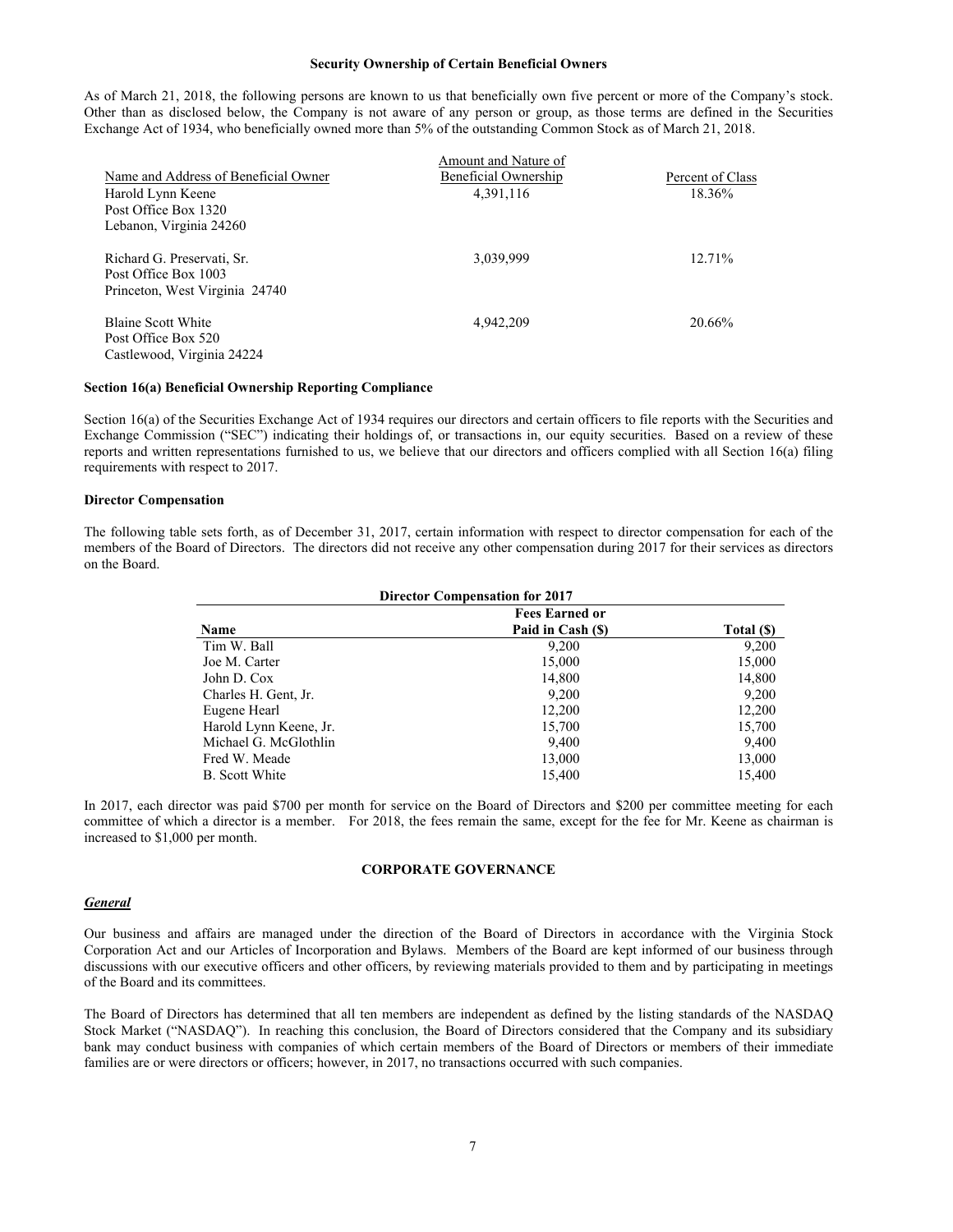### *Code of Ethics*

The Board of Directors has adopted a Code of Ethics for our directors, executive officers, and senior officers who have financial responsibilities. The Code of Ethics is designed to promote, among other things, honest and ethical conduct, proper disclosure of financial information in our periodic reports, and compliance with applicable laws, rules and regulations by our senior officers who have financial responsibilities.

A copy of the Code of Ethics may be obtained on our website at www.npbankshares.com/code-of-ethics.aspx.

### *Whistleblower Procedures*

The Audit Committee and the Board of Directors have approved procedures for the receipt, retention and treatment of reports or complaints to the Audit Committee regarding accounting, internal accounting controls, auditing matters and legal or regulatory matters. There are also procedures for the submission by Company or Bank employees of confidential, anonymous reports to the Audit Committee.

### *Communications with Directors*

Any director may be contacted by writing to him c/o Post Office Box 1810, Honaker, Virginia 24260. Communications to the directors as a group may be sent to the same address,  $c$ /o the Secretary of the Company. We promptly forward, without screening, all such correspondence to the indicated directors.

### *Board Leadership*

The Company's and the Bank's Boards of Directors are currently composed of non-management members.

The Chairman of the Board is occupied by a non-management member. The Board believes that the principal role of the President and Chief Executive Officer is to manage the business of the company in a safe, sound, and profitable manner. The role of the Board, including its Chairman, is to provide independent oversight of the President and Chief Executive Officer, to oversee the business and affairs of the organization for the benefit of its shareholders, to adopt or approve major policies and procedures, to oversee financial reporting and compliance, and to balance the interests of the Company's constituencies including shareholders, customers, employees, and communities. The Board believes that the addition of the President and CEO to the Boards of the Company and the Bank enhances the effectiveness of the boards' activities due to the operational expertise and institutional knowledge possessed by the President and Chief Executive Officer. Executive sessions of the Board are held periodically with the absence of the Chief Executive Officer.

The Company's leadership structure consists of varying levels of authority, responsibility and risk exposure that increase through each incremental level of management hierarchy. The senior management team reports directly to the CEO and meets collectively on a regular basis, and dialogs daily regarding the Bank's activities. The senior management team manages every aspect of the Bank's activities and acts as a primary communications medium across all functional areas of the organization. This structure enables information and management guidance to flow easily up, down and horizontally.

### *Board's Role in Risk Oversight*

The Board is intimately engaged in overseeing the risk management of the Company, including credit risk, liquidity risk, interest rate risk, price risk, operational risk, cyber security risk, compliance risk, strategic risk, and reputational risk. This is accomplished through a strong committee system consisting of the Asset Liability ("ALCO") Committee, the Director's Loan Committee, the Compensation Committee, the Risk and Compliance Committee and the Audit Committee; each of which meets with scheduled frequency with its senior staff counterparts. In addition, the leadership structure of the Board of Directors (independent chair) supports the Board's independent risk oversight role. Each of these committees is composed of directors who are familiar with their areas of responsibility. Senior management is responsible for day-to-day risk management in each functional area and report at each full Board meeting on the risk-related matters within their area of responsibility. In addition, the Board receives and reviews minutes from each committee and additional commentary from each respective committee chair is provided as deemed appropriate. Data reviewed are both historical and forward-looking to enable the Board to look at both recent outcomes and to the likelihood of various future outcomes. The entire executive management team attends all Board meetings and remains for the duration of the meeting except when the Board goes into Executive Session. The schedule below lists all board committees and their members: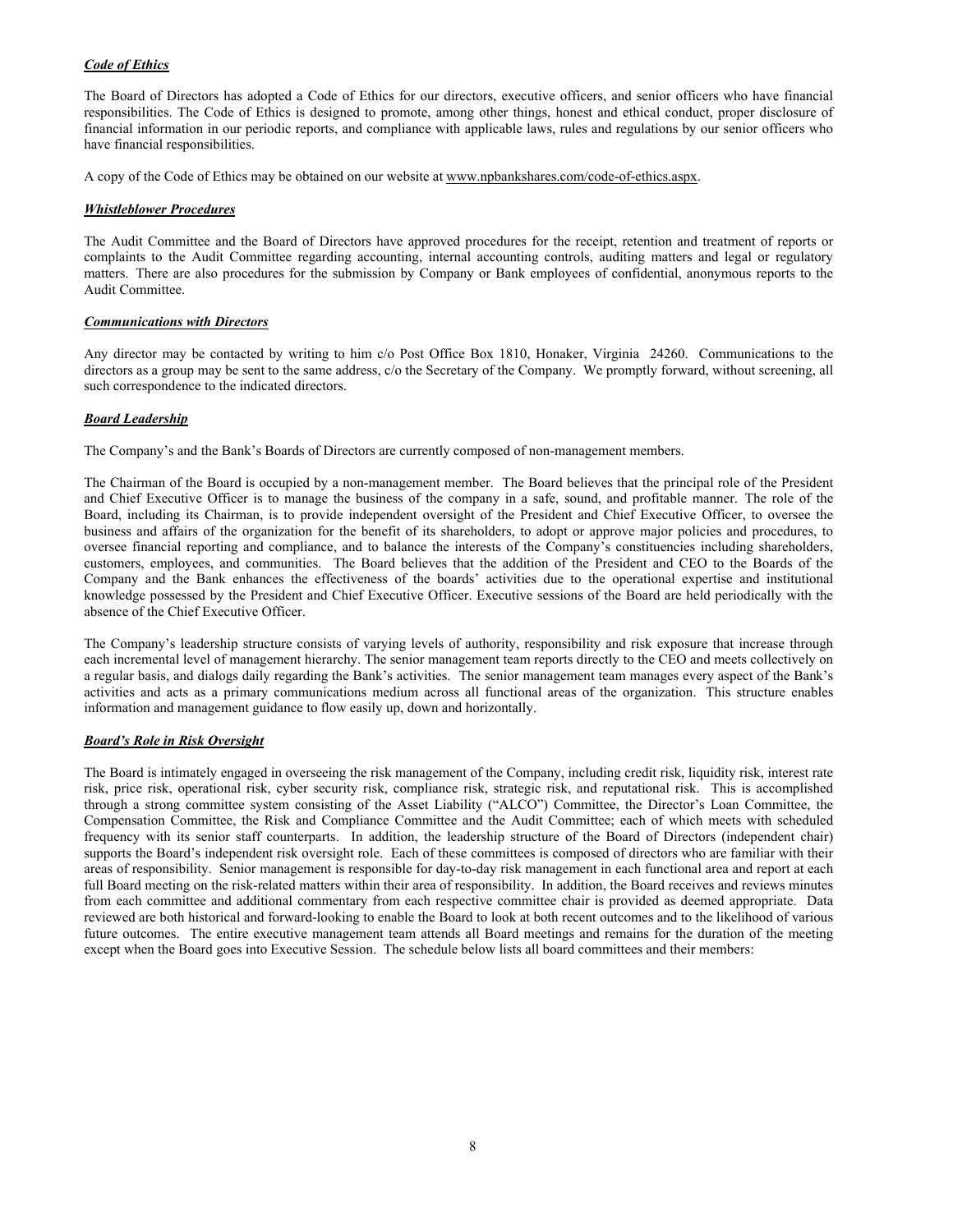|                        | Asset<br>Liability $(2)$ | Audit $(1)$ | Compensation <sup>(1)</sup> | Executive $(3)$ | $\mathbf{L}\mathbf{o}\mathbf{a}\mathbf{n}^{(2)}$ | Nominating $(1)$ | <b>Risk and</b><br>Compliance <sup>(1)</sup> |
|------------------------|--------------------------|-------------|-----------------------------|-----------------|--------------------------------------------------|------------------|----------------------------------------------|
| Tim W. Ball            |                          |             | Х                           |                 |                                                  | Х                |                                              |
| J. Robert Buchanan     | X                        | X           |                             |                 |                                                  |                  |                                              |
| Joe M. Carter          | X                        | X           |                             | X               | X                                                |                  |                                              |
| John D. Cox            | v<br>л                   | X           | $\mathbf{v}^*$              | A               | А                                                | X                | Х                                            |
| Charles H. Gent, Jr.   |                          | X           | X                           | X               | А                                                |                  | Х                                            |
| Eugene Hearl           | $\mathbf v$              | X           | X                           |                 | X                                                |                  | X                                            |
| Harold Lynn Keene, Jr. | v<br>$\lambda$           | $X^*$       |                             | $X^*$           | X                                                |                  | X                                            |
| Michael G. McGlothlin  | X                        |             |                             |                 |                                                  | $X^*$            | Х                                            |
| Fred W. Meade          |                          |             | X                           |                 | X                                                | X                |                                              |
| <b>B.</b> Scott White  | v                        | $\mathbf v$ | $\mathbf v$                 |                 | Х                                                | v                | $\mathbf{v}^*$                               |

(1) Company Committee

(2) Bank Committee

(3) Committee of both Company and Bank (No Company meetings held during 2017)

Committee Chair

A Alternate Member

### *Board Committees & Committee Meeting Attendance*

The Boards of the Company and the Bank are identical in membership. The Boards have standing executive, nominating, audit and compensation committees (or committees performing similar functions) as listed below. The Board of Directors has adopted charters for its Audit Committee, Compensation Committee, ALCO Committee, and Nominating Committee to define the duties and responsibilities of those committees. These charters are available on our website at www.npbankshares.com. The Board had established a Risk and Compliance Committee in conjunction with its formal written agreement with the Federal Reserve Bank of Richmond and the Virginia State Corporation Commission Bureau of Financial Institutions ("Written Agreement".) The Written Agreement was terminated effective January 20, 2016; however, the Risk and Compliance Committee still continues as a committee of the Company and Bank. The Board may, from time to time, establish committees for specific, designated purposes.

There were twelve meetings of the Company's Board of Directors in 2017. Each of our directors, with the exceptions of Eugene Hearl and Charles Gent, attended at least 75% of the aggregate of the total number of meetings of the Board of Directors and the total number of meetings of committees on which the director served. We encourage, but do not require, members of the Board of Directors to attend the annual meeting of shareholders. All of the directors attended the 2017 annual meeting of shareholders.

*Executive Committee* - The Company and the Bank each also have an Executive Committee that when necessary, is empowered to act on behalf of the full Board, on routine matters, between scheduled Board meetings. The Executive Committee did not meet in 2017.

*Nominating Committee -* The Nominating Committee was created in May 2006 to propose prospective members for nomination to the Board of Directors. All decisions by the Nominating Committee relating to the nominations of prospective Board members are reported to the full Board of Directors. All of the members of the Committee are independent as defined in the NASDAQ Stock Market Listing Rules. The Nominating Committee met two times in 2017 at which time the recommendations for nominees in the 2017 proxy were discussed for the Board of Directors' approval.

Shareholders entitled to vote for the election of directors may submit candidates for consideration by the Nominating Committee if the Committee receives timely written notice, in proper form, for each such recommended director candidate. If the notice is not timely and in proper form, the nominee will not be considered. Any candidates recommended by a shareholder will be reviewed and considered in the same manner as all other director candidates considered by the Board.

In accordance with our Bylaws, any shareholder entitled to vote in the election of directors may directly nominate one or more persons for election as director(s) at an annual meeting if the nomination is made in writing. Any such shareholder nominations must be received by our Secretary within the timeframe set forth in "Proposals for 2019 Annual Meeting of Shareholders" below. To be in proper form, the notice must include (a) the name and address of the shareholder who intends to make the nomination of the person(s) and of the person(s) to be nominated; (b) a representation that the shareholder is the owner of our stock entitled to vote at such meeting and intends to appear in person or by proxy at the meeting to nominate the person(s) specified in the notice; (c) a description of all arrangements or understandings between the shareholder and each nominee for director and any other person(s) (naming such person(s)) pursuant to which the nomination(s) are to be made by the shareholder; (d) such other information regarding such nominee proposed by such shareholder as would be required to be included in a proxy statement filed pursuant to the proxy rules of the Securities and Exchange Commission, had the nominee been nominated, or intended to be nominated, by the Board of Directors, including, but not limited to, the amount and nature of his beneficial ownership of our securities and his principal occupation for the past five years; and (e) the written consent of each nominee to serve as a director if so elected.

The Nominating Committee considers, at a minimum, the following factors in recommending to the Board potential new directors, including candidates submitted by shareholders, or the continued service of existing directors: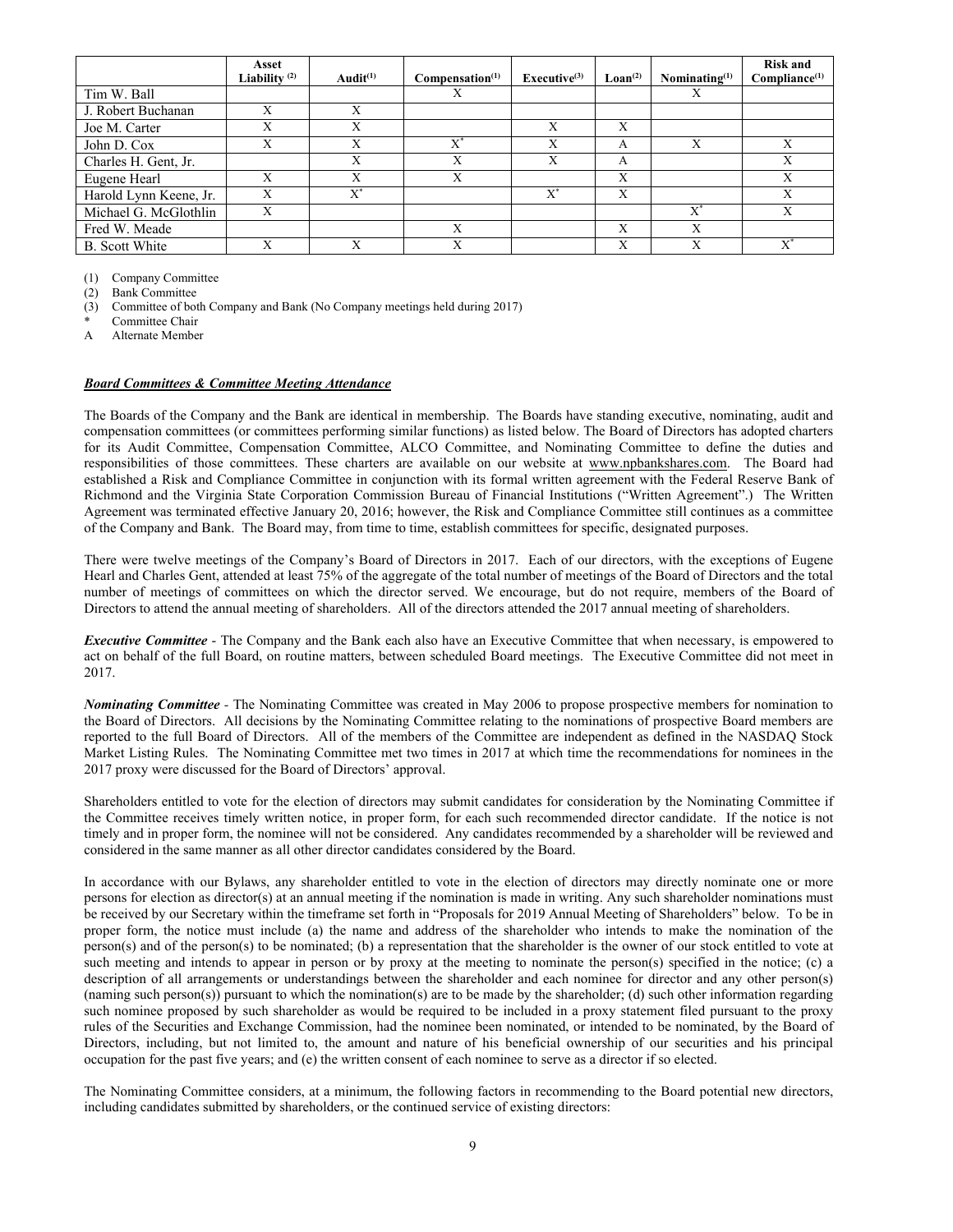- the ability of the prospective nominee to represent the interests of our shareholders;
- the prospective nominee's standards of integrity, commitment and independence of thought and judgment;
- the prospective nominee's ability to dedicate sufficient time, energy and attention to the diligent performance of his or her duties, including the prospective nominee's service on other public company boards; and
- the extent to which the prospective nominee contributes to the range of talent, skill and expertise appropriate for the Board of Directors.

The Board's priorities in evaluating Board candidates and the relative weight it gives to any given characteristic will vary from time to time based on the particular needs of the Board and us at the time and based on the expertise of the incumbent members of the Board of Directors. Diversity was not considered as a factor in selecting the current directors for nomination for an additional term.

To identify candidates for nomination, the Nominating Committee does the following:

- Establish criteria and qualifications for the selection of new directors to serve on the board.
- Identify individuals believed to be qualified as candidates to serve on the Board (including from among those individuals recommended by shareholders) and recommend the candidates for any directorships to be filled by the Board or by the shareholders at an annual or special meeting. In addition, the Committee reviews and makes recommendations to the Board with respect to whether members of the Board should stand for re-election.
- Conduct all necessary and appropriate inquiries into the backgrounds and qualifications of possible candidates as directors. In that connection, the Committee has sole authority to retain and to terminate any search firm used to assist it in identifying candidates to serve as directors of the Company, including sole authority to approve the fees payable to such search firm and any other terms of retention.
- Review and make recommendations to the Board, as the Committee deems appropriate regarding the composition and size of the Board in order to ensure the Board has the requisite expertise and its membership consists of persons with sufficient expertise and independent backgrounds and always consists of a majority of independent directors in accordance with NASDAQ listing standards.

*Compensation Committee -* The Compensation Committee of the Company reviews management's performance and compensation, and reviews and sets guidelines for compensation of all employees, including the Company's executive officers. Currently, the individuals serving as Chief Executive Officer and as executive officers of the Company also serve in the same capacities, respectively, for the Bank, except for Ms. Wimmer (now retired) and Mr. Beard, who only serve(d) as executive officers of the Bank and not the Company. These executive officers are presently compensated for services rendered by them to the Bank, but not for services rendered by them to the Company. All decisions by the Compensation Committees relating to the compensation of our executive officers are reported to the full Board of Directors. Except for his own compensation, Mr. Asbury provides information and advice to the Compensation Committees regarding the form and amount of compensation of executive officers. No other executive officer participates in this process with the Committee. The Compensation Committees may not delegate its authority and has not utilized a consultant.

The Chief Executive Officer does not set his own salary or bonus. The CEO sets the salary and bonuses of the other named executive officers', and provides input to the Committees regarding his own but does not participate in the Compensation Committees discussions or approval of his own compensation. Recommendations are made by the Committee and the final decision resides with the Board of Directors.

The Compensation Committee and Board attempt to align performance and compensation based upon strategic goals that are incorporated in the Company's budget as approved by the Board of Directors. We believe that our conservative but competitive compensation policies and practices are unlikely to create risks that are reasonably likely to have a materially adverse effect on New Peoples. As discussed in this Proxy Statement, most of the compensation that we pay consists of annually-determined salaries and bonuses. This permits the Board of Directors to review annually the budget versus actual performance, internal policy limits for various key performance ratios, asset quality ratios, interest rate sensitivity shocks, liquidity management, and capital levels before compensation is set. All of these components together with continuation of employment are assessed each year. It is at the discretion of the Board of Directors to pay cash bonuses or any other incentives if goals are met or exceeded. So, for example, in 2017 profit sharing bonuses were accrued to all qualifying employees and paid in March 2018, along with a Christmas bonus of \$500 per employee. In 2016 the Board did not pay bonuses or any other incentives based compensation to any employee except for a \$500 Christmas bonus to all employees. We believe that this substantially contemporaneous approach to determining compensation is not likely to encourage excessive risk taking and in fact allows the Board to align compensation with business factors such as acceptable versus unacceptable risk taking.

The members of the Compensation Committee all of whom the Board in its business judgment has determined are independent as defined by the NASDAQ Stock Market Listing Rules. The Compensation Committee held three meetings in 2017. For additional information regarding executive compensation and the Compensation Committees, see "Executive Compensation and Related Party Transactions" below.

*Audit Committee -* The Audit Committee assists the Board of Directors in fulfilling the Board's oversight responsibility to the shareholders relating to the integrity of our financial statements, our compliance with legal and regulatory requirements for our accounting and reporting practices, the qualifications, independence and performance of our independent public accountants and the performance of the internal audit function. The Audit Committee is directly responsible for the appointment, compensation,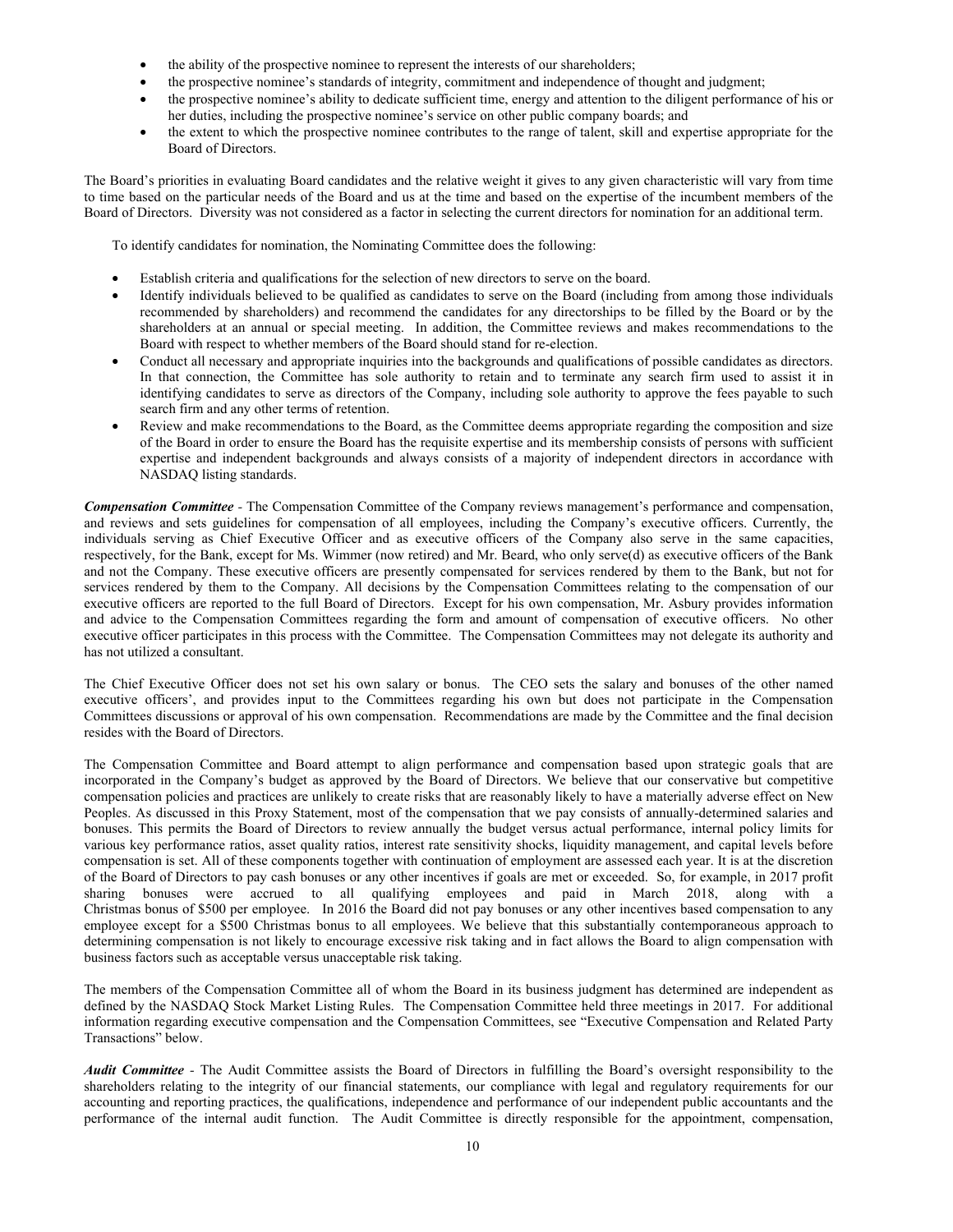retention and oversight of the work of the our independent public accountants engaged for the purpose of preparing or issuing an audit report or performing other audit, review or attestation services for us. The Board of Directors and the Audit Committee have adopted a written charter for the Audit Committee.

The Board in its business judgment has determined that all of the members of the Audit Committee are independent as defined by NASDAQ Stock Market Listing Rules for audit committee members and applicable SEC regulations. The Board of Directors also has determined that all of the members of the Audit Committee have sufficient knowledge in financial and auditing matters to serve on the Audit Committee and that Mr. Keene qualifies as an audit committee financial expert as defined by SEC regulations who is independent as defined in the NASDAQ Stock Market Rules for audit committee members.

The Audit Committee held eight meetings in 2017. For additional information regarding the Audit Committee, see "Audit Information – Audit Committee Report" below.

*Risk and Compliance Committee* – The Risk and Compliance Committee provided oversight of the Company's and Bank's compliance with the Written Agreement entered into on July 29, 2010 with the banking regulators. Though the Written Agreement was terminated effective January 20, 2016, the Risk and Compliance Committee continues as a committee to provide risk and regulatory oversight for the Company and Bank. This committee oversees the Bank's risk management's practices to ensure that management has a process in place to identify, monitor, and manage key risks. Other areas the committee will assist the board in complying with are as follows:

- Set strategy and identify key risk related to Strategic Imperatives;
- Monitor and oversee management's executions of the Strategic Plan;
- Set the Risk Appetite for the Holding Company and Subsidiaries;
- Understand the Bank's System of Risk Management and Control;
- Oversee and approve the Enterprise Risk Management Policy; and
- Have direct oversight responsibility of Strategic Risk, Reputational Risk, Operational Risk and Compliance Risk.

The Risk & Compliance Committee met four times in 2017 and reviewed the Company's and Bank's risk management progress, processes, and practices

### **EXECUTIVE COMPENSATION AND RELATED PARTY TRANSACTIONS**

The following table is a summary of compensation that we paid for the fiscal years ended December 31, 2017 and 2016 to the named executive officers in all capacities in which they served:

| <b>Summary Compensation Table</b><br>Fiscal Years 2017 and 2016                                    |              |                    |                   |                                                                                                            |                                              |                    |
|----------------------------------------------------------------------------------------------------|--------------|--------------------|-------------------|------------------------------------------------------------------------------------------------------------|----------------------------------------------|--------------------|
| Name and<br><b>Principal Position</b>                                                              | Year         | Salary (\$)        | Bonus $(S)^{(1)}$ | <b>Change in Pension Value</b><br>and Nonqualified<br><b>Deferred Compensation</b><br>Earnings $(S)^{(2)}$ | <b>All Other</b><br>Compensation $(S)^{(3)}$ | Total (\$)         |
| C. Todd Asbury<br>President and Chief Executive<br>Officer                                         | 2017<br>2016 | 261,715<br>255,000 | 9,015<br>500      | ٠                                                                                                          | 15,661<br>14,512                             | 286,391<br>270,012 |
| Frank Sexton, Jr. <sup>(4)</sup><br><b>Executive Vice President and</b><br>Chief Operating Officer | 2017<br>2016 | 184,632<br>179,604 | 6,507<br>500      | ۰<br>۰                                                                                                     | 13,295<br>11,897                             | 204,434<br>192,001 |
| Karen D. Wimmer $(5)$<br>Executive Vice President and<br>Director of Special Assets                | 2017<br>2016 | 152,123<br>164,800 | 17,677<br>500     |                                                                                                            | 11,023<br>8,512                              | 180,823<br>173,812 |

All employees received a Christmas bonus at the discretion of the Board of Directors. For 2017 and 2016 the amount paid was \$500. For 2017 profit sharing bonuses of \$8,515 and \$6,007 were recorded for Messrs. Asbury and Sexton, and paid in 2018. No profit sharing bonus was paid in 2016. For 2017, Ms. Wimmer received bonus payments of \$4,500 in lieu of a salary increase and \$12,677 to compensate her for additional time worked after she had commenced part-time status.

<sup>(2)</sup> These amounts represent the change in the actuarial present value of the accumulated benefit under the salary continuation agreement for Mr. Sexton.

(3) All benefits that might be considered of a personal nature did not exceed \$10,000.

All other compensation includes amounts for Mr. Asbury representing matching contributions under the Bank's defined contribution plan of \$7,772 and \$7,855 in 2017 and 2016, respectively; flexible spending amounts contributions for cafeteria plan employee benefits of \$6,351 and \$5,074 in 2017 and 2016, respectively; group term life insurance premiums of \$875 and \$858 in 2017 and 2016, respectively; and long term disability insurance premiums of \$663 and \$725 in 2017 and 2016, respectively.

All other compensation includes amounts for Mr. Sexton representing matching contributions under the Bank's defined contribution plan of \$5,858 and \$5,706 in 2017 and 2016, respectively; contributions for cafeteria plan employee benefits of \$6,351 and \$5,074 in 2017 and 2016, respectively; group term life insurance premiums of \$618 and \$606 for 2017 and 2016, respectively; long term disability insurance premiums of \$468 and \$511 in 2017 and 2016.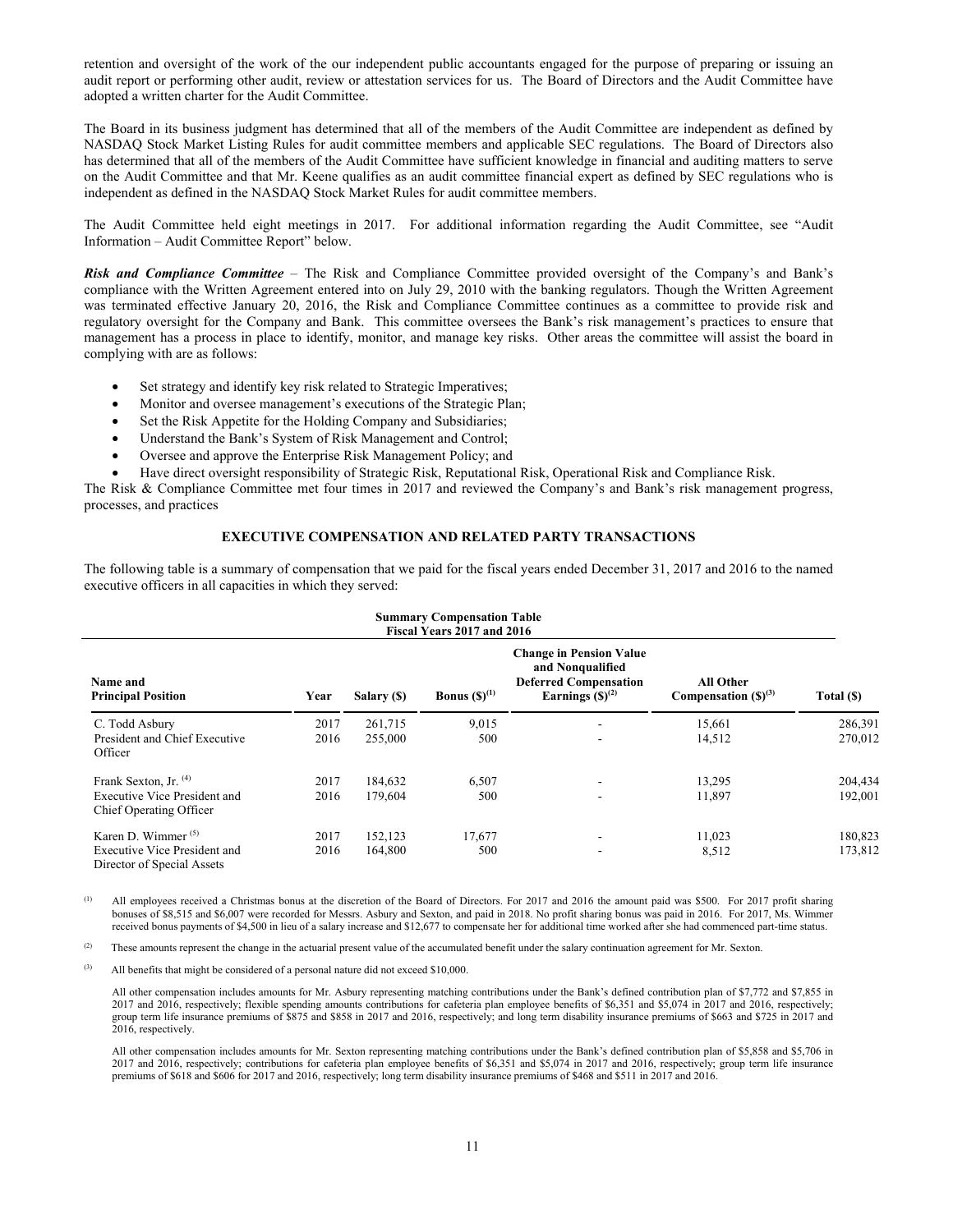All other compensation includes amounts for Ms. Wimmer representing matching contributions under the Bank's defined contribution plan of \$4,895 and \$5,068 in 2017 and 2016, respectively; contributions for cafeteria plan employee benefits of \$2,400 for 2017 and 2016, respectively; group term life insurance premiums of \$196 and \$566 in 2017 and 2016, respectively; long term disability insurance premiums of \$363 and \$478 in 2017 and 2016, respectively; and \$3,169 for unused vacation during 2017.

- (4) Mr. Sexton was appointed Interim Chief Financial Officer, Secretary and Treasurer of the Company and Bank on June 30, 2017 and served in this capacity until December 31, 2017.
- <sup>(5)</sup> Ms. Wimmer became Executive Vice President and Director of Special Assets on January 25, 2016. Ms. Wimmer commenced part-time status on October 9, 2017 and retired December 31, 2017.

#### **Narrative Disclosure to Summary Compensation Table**

#### **Base Salary and Bonus**

Our performance, in general, is considered in determining the amount of annual salary increases. The Compensation Committee sets base salaries at levels competitive with senior executives with comparable qualifications, experience and responsibilities, of similarly sized banks. The Virginia Bankers Association Salary Survey was used for comparison of salaries paid for similar positions and responsibilities. The Compensation Committee also takes into consideration our strategic plans and Company performance, including but not limited to, branch performance, asset quality, capital management, core deposit growth, efficiency, regulatory compliance, and earnings.

The named executive officers' annual salary is based on the above criteria as well as an assessment of their past performance and expected future contributions. In addition to the internal measures above, the Board of Directors also reviews our financial performance in relation to peer group averages in the Virginia Bankers' Association Salary Survey. A subjective approach is used in its evaluation of these factors, and therefore the Compensation Committee does not rely on a formula or weights of specific factors.

Mr. Asbury's salary was increased to an annual base of \$262,013 in January of 2017. Mr. Sexton's salary was increased to an annual base amount of \$184,821 in January of 2017. Mr. Boczar was hired January 2, 2018 at a salary of \$150,000.

Christmas bonuses were paid in the years 2017 and 2016 to all employees of the Company. For 2017 profit sharing bonuses were accrued for all eligible employees and paid in March 2018.

#### **Other Elements of Compensation**

Each named executive officer, with the exception of Mr. Boczar, is provided with the use of a company vehicle.

The Bank has established a qualified defined contribution plan that covers all full time employees including the named executive officers. Matching contributions paid by the Bank to the named executive officers is detailed in the Summary Compensation Table above.

On December 18, 2002, the Bank entered into a salary continuation agreement with Frank Sexton, Jr. If Mr. Sexton were to terminate his employment after his 65th birthday, his benefit would be \$40,500 annually to be paid in 180 monthly installments for 15 years; total value is \$366,348 (as of November 1, 2017).

### **Employment Agreements**

On December 1, 2016, the Company and the Bank entered into an Employment Agreement (the "Agreement") with Mr. Asbury. The Agreement is effective as of December 1, 2016. The term of the Agreement ends on December 1, 2019, unless earlier terminated, and the Agreement automatically renews for successive two year terms (unless terminated prior to the commencement of the renewal term).

Under Mr. Asbury's Agreement, he is entitled to an annual base salary of \$262,013 and an annual performance bonus, if any, in an amount approved by New Peoples' Board of Directors. Mr. Asbury is also eligible to participate in any equity and/or other longterm compensation programs established by the Company as well as employee benefits, executive benefits, or perquisites approved by the Board and reimbursement of expenses and vacation as set forth in his Agreement.

The Agreement provides Mr. Asbury with severance benefits in the event of termination of his employment under certain circumstances and contains certain confidentiality and noncompetition provisions.

The Agreement provides that the executive's employment may be terminated by the Company "With Cause" (as defined in the Agreement) or without Cause, or by the executive for "Good Reason" (as defined in the Agreement) or without Good Reason. The executive's employment may be terminated upon a determination that the executive is disabled or automatically upon the executive's death. If an executive's employment is terminated by the Company for Cause or by the executive for Other than Good Reason, then under his Agreement, the executive will be entitled to receive any accrued but unpaid salary, bonus or other benefits or awards, and expense reimbursement. The foregoing amounts are referred to collectively as the "Accrued Obligations." If an executive's employment is terminated by the Company without Cause or by the executive for Good Reason, then, in addition to the Accrued Obligations, the executive will be entitled under his Agreement to receive the following: (i) if not connected to a Change in Control (as defined in the Agreement), a severance payment equal to two times the executive's base salary and bonus; or (ii) if within 24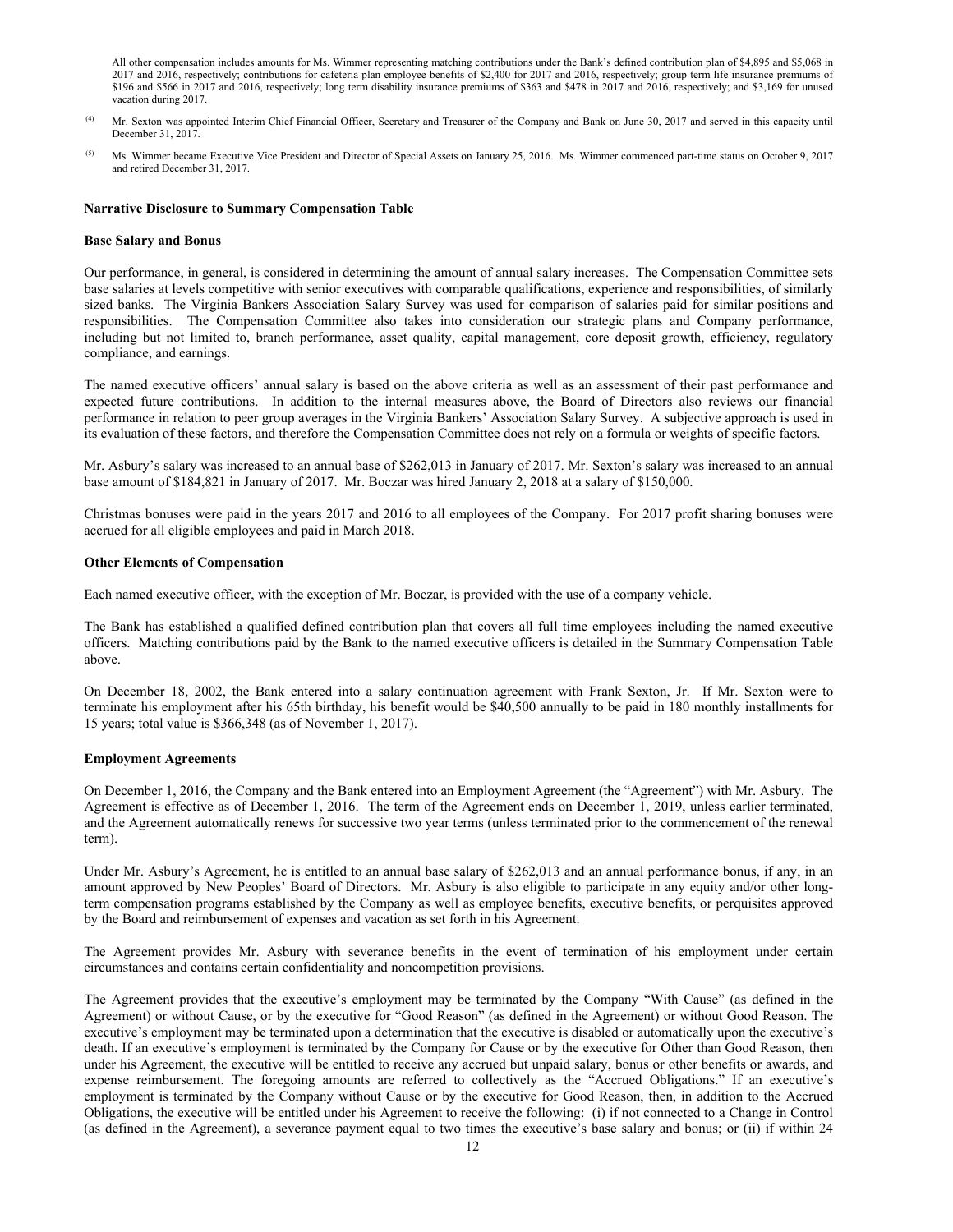months after a Change in Control, a severance payment equal to three times the executive's base salary and bonus unless the Change in Control is a Sale of the Company (as defined in the Agreement) in which case the severance payment is based on certain percentages of the Company's book value received by the Company's shareholders in the transaction.

Neither the Company nor the Bank has entered into an employment agreement with any of the other named executive officers, except as discussed above.

#### **Employee Incentive Plans**

In December of 2015, the Board of Directors approved two employee incentive plans that were in effect for 2017; a Short-Term Bonus Plan and Company-Wide Profit Sharing Plan.

The Short-Term Bonus Plan is designed to reward and recognize individual employees "on-the-spot" for extraordinary performance/accomplishments. These bonuses are to individual employees in amounts ranging from \$100 to \$1,000 (with an aggregate annual amount for all short term bonuses not to exceed \$25,000) and are awarded on recommendation of senior officers with the approval of the President and Chief Executive Officer. During 2017 and 2016 total bonuses of \$17,250 and \$11,300, respectively, were paid out under the Short-Term Bonus Plan.

The second plan is a Bank-Wide Profit Sharing Plan which allows all eligible employees of New Peoples Bank to share in the profits of the Bank when strategic goals are met. For 2017 the Board of Directors budgeted a total of \$225,000 for this plan. The Plan is designed to reward employees a percentage of his or her annual salary, or a flat dollar amount for commissioned or lower-wage employees, when the Bank meets the budgeted net income for the year. If the Bank's net income exceeds the budgeted net income, the profit-sharing pool is increased by 10% of the excess (but in no event will the total bonus pool exceed 10% of reportable net income in any year). Similarly, if the Bank does not make its budgeted net income for the year, the bonus pool is reduced by the shortfall which is added back into net income until it equals the budgeted amount or the bonus pool is exhausted. The Board of Directors of the Bank has established an award schedule that allocates the bonus pool by percentage based on the employee's position with the Bank. Bonuses totaling \$211,219.27 were awarded under this plan for 2017 that were paid out in 2018.

For 2018, both the Short-Term Bonus Plan and the Company-Wide Profit Sharing Plan are still in effect. Under the Short-Term Bonus Plan the aggregate annual amount for all short term bonuses will not exceed \$25,000 in 2018. For 2018 the Board of Directors budgeted a total amount of \$251,000 for the Company-Wide Profit Sharing Plan.

#### **Certain Relationships and Related Transactions**

Certain of our directors, executive officers, and shareholders known to us who own beneficially 5% or more of our stock (and their immediate family members) have had, and expect to have in the future, lending transactions with us. Any extensions of credit to our directors, executive officers, and such shareholders are made in the ordinary course of business, were required to be on substantially the same terms, including interest rates and collateral, as comparable transactions to non-related parties at the time of the extension of credit, and did not involve more than the normal risk of collectability or present other unfavorable features.

We have not adopted a formal policy that covers the review and approval of related person transactions by our Board of Directors. The Board, however, does review all related party transactions that are proposed to it for approval. During such a review, the Board will consider, among other things, the related person's relationship to us, the facts and the circumstances of the proposed transaction, the aggregate dollar amount of the transaction, the related person's relationship to the transaction and any other material information. Our Audit Committee has the responsibility to review significant conflicts of interest involving directors or executive officers.

### **INDEPENDENT REGISTERED PUBLIC ACCOUNTANTS**

Elliott Davis, LLC ("Elliott Davis") served as our independent registered public accountants with respect to the audit of our consolidated financial statements for the fiscal year ended December 31, 2017.

Elliott Davis' report on the Company's consolidated financial statements for the fiscal years ended December 31, 2017 and 2016 does not contain any adverse opinion or disclaimer of opinion, nor are they qualified or modified as to uncertainty, audit scope, or accounting principles. The Audit Committee is recommending shareholder approval of the appointment of Elliott Davis as the Company's independent registered public accounting firm for 2018.

### **AUDIT INFORMATION**

The Audit Committee operates under a written charter adopted by the Board of Directors. A copy of the Audit Committee charter can be found on our website www.npbankshares.com.

### **2017 and 2016 Fees of Independent Registered Public Accountants – Elliott Davis**

Audit Fees - The aggregate fees billed by Elliott Davis for professional services rendered for the audit of our annual financial statements for the fiscal years ended December 31, 2017 and 2016, and for the review of the financial statements included in the Company's Quarterly Reports on Form 10-Q, and services that are normally provided in connection with statutory and regulatory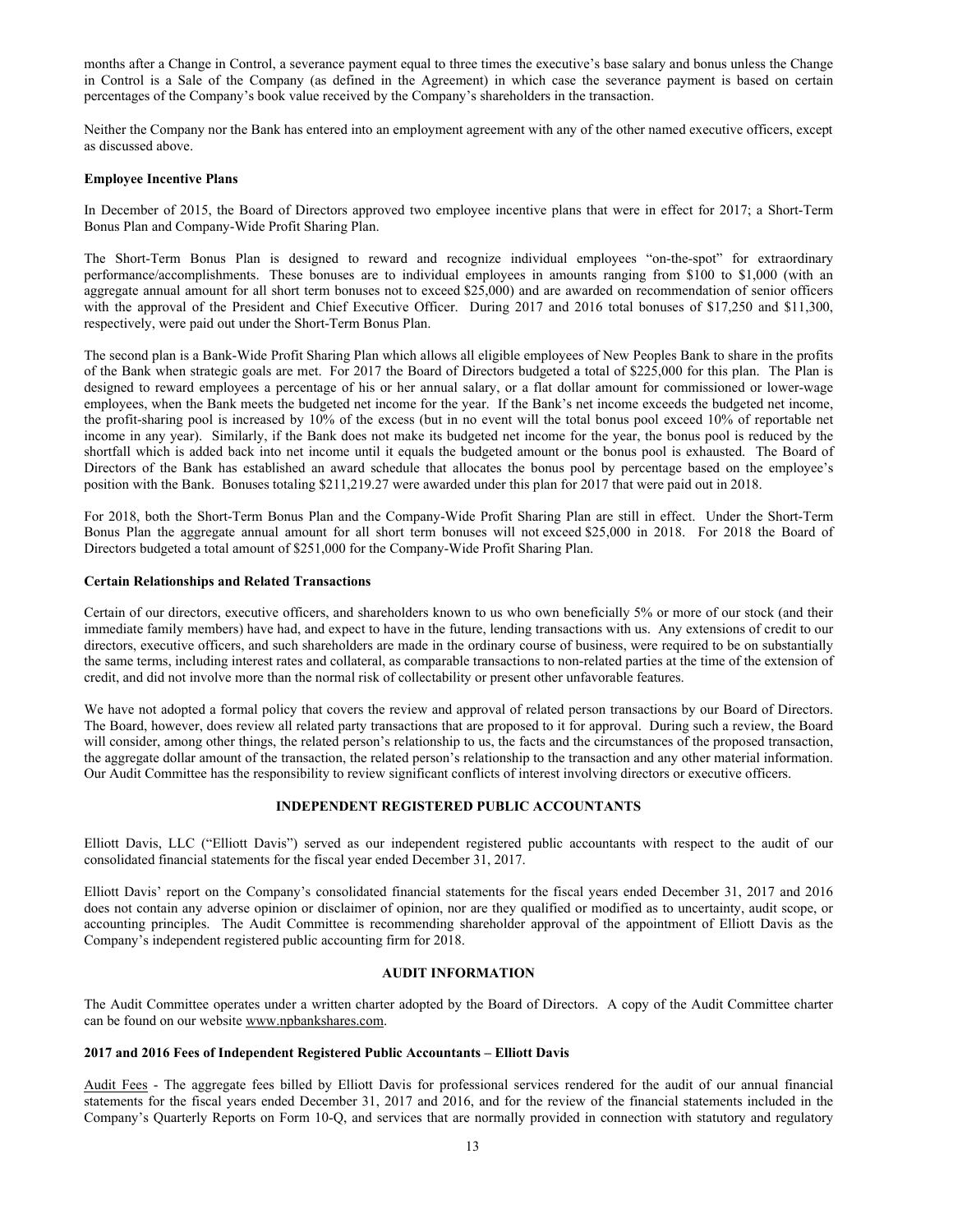filings and engagements, for fiscal years ending December 31, 2017 and 2016 were \$84,878 and \$105,786, respectively.

Audit Related Fees - The aggregate fees billed by Elliott Davis for professional services for assurance and related services that are reasonably related to the performance of the audit or review of our financial statements and not reported under the heading "Audit Fees" above for the fiscal years ended December 31, 2017 and 2016 were \$10,600 and \$11,350, respectively. For both years 2017 and 2016, the fees were incurred related to audits of the 401-k benefit plan.

Tax Fees - The aggregate fees billed by Elliott Davis for professional services for tax compliance, tax advice and tax planning for the fiscal years ended December 31, 2017 and 2016 were \$21,800 and \$12,150, respectively. During 2017 and 2016, these services included preparation of tax returns as necessary and for NPB Capital Trusts I & 2, as well as tax compliance services.

### All Other Fees - None.

Pre-Approved Services - All audit related services, tax services and other services were pre-approved by the Audit Committee, which concluded that the provision of such services by Elliott Davis was compatible with the maintenance of that firm's independence in the conduct of their auditing functions. The Audit Committee has a policy that provides for the pre-approval of all services to be provided by its independent registered public accounting firm. The Audit Committee does not delegate to management its responsibility to pre-approve services performed by the independent registered public accounting firm. All of the services mentioned above were pre-approved by the Audit Committee.

### **Audit Committee Report**

The Audit Committee has furnished the following report:

Management is responsible for our internal controls, financial reporting process and compliance with laws and regulations and ethical business standards. Our independent public accountants are responsible for performing an independent audit of our consolidated financial statements in accordance with generally accepted auditing standards and issuing a report thereon. The Audit Committee's responsibility is to monitor and oversee these processes on behalf of the Board of Directors.

In this context, the Audit Committee has reviewed and discussed with management and Elliott Davis, our independent public accountants for 2017, the audited financial statements. Management represented to the Audit Committee that our consolidated financial statements were prepared in accordance with accounting principles generally accepted in the United States.

The Audit Committee has discussed with the independent public accountants the matters required to be discussed by Statement on Auditing Standards No. 61 (Professional Standards), as amended, including its judgments about the quality, not just the acceptability, of our accounting principles and underlying estimates in our consolidated financial statements; all critical accounting policies and practices to be used; all alternative treatments within generally accepted accounting principles for policies and practices related to material items that have been discussed with our management; and other material written communication between the independent public accountants and our management, such as any management letter or schedule of unadjusted differences.

In addition, the Audit Committee has received from the independent public accountants the written disclosures and the letter required by applicable requirements of the Public Company Accounting Oversight Board regarding the independent accountant's communications with the audit committee concerning independence, and discussed with them their independence from us and our management. Moreover, the Audit Committee has considered whether the independent public accountants' provision of other nonaudit services to us is compatible with maintaining their independence from us.

In reliance on the reviews and discussions referred to above, the Audit Committee recommended to the Board of Directors that the audited financial statements be included in our Annual Report on the Form 10-K for the fiscal year ended December 31, 2017, for filing with the Securities and Exchange Commission. By recommending to the Board of Directors that the audited financial statements be so included, the Audit Committee is not opining on the accuracy, completeness or presentation of the information contained in the audited financial statements.

> *Members of the Audit Committee* Joe M. Carter John D. Cox Charles H. Gent, Jr. Eugene S. Hearl Harold Lynn Keene (Chairman) B. Scott White

### **PROPOSALS FOR 2019 ANNUAL MEETING OF SHAREHOLDERS**

As discussed above under "Director Nomination Process," our Bylaws prescribe the procedures that a shareholder must follow to nominate a director. For a shareholder to nominate a candidate for director at the 2019 Annual Meeting of Shareholders, notice of the nomination must be received by our Secretary no later than March 2, 2019. The notice must describe various matters regarding the nominee and the shareholder giving the notice. Any shareholder may obtain a copy of our Bylaws, without charge, upon written request to our Secretary.